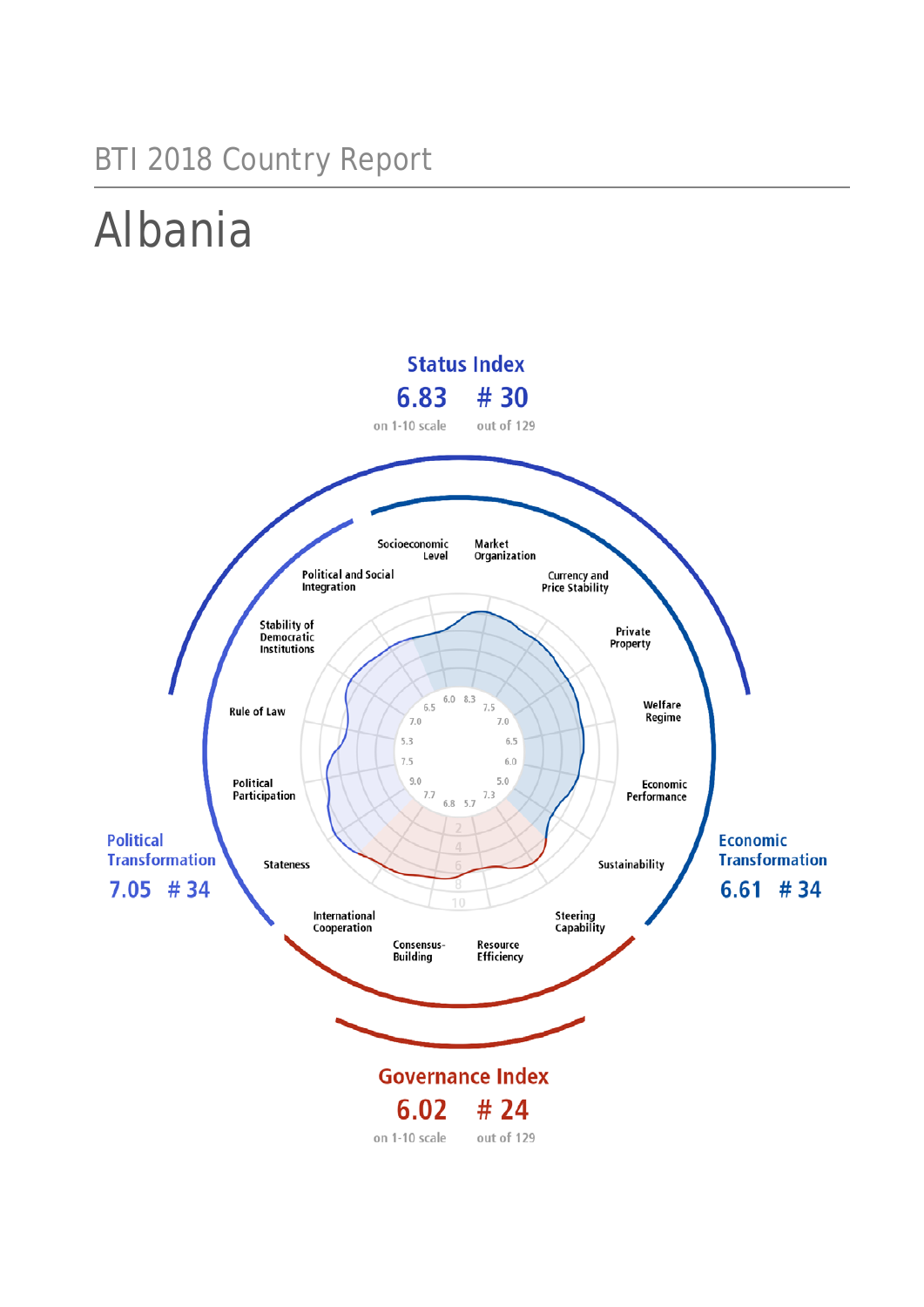This report is part of the **Bertelsmann Stiftung's Transformation Index (BTI) 2018**. It covers the period from February 1, 2015 to January 31, 2017. The BTI assesses the transformation toward democracy and a market economy as well as the quality of political management in 129 countries. More on the BTI at [http://www.bti-project.org.](http://www.bti-project.org/)

Please cite as follows: Bertelsmann Stiftung, BTI 2018 Country Report — Albania. Gütersloh: Bertelsmann Stiftung, 2018.

This work is licensed under a [Creative Commons Attribution 4.0 International License.](http://creativecommons.org/licenses/by/4.0/)

#### **Contact**

Bertelsmann Stiftung Carl-Bertelsmann-Strasse 256 33111 Gütersloh **Germany** 

**Sabine Donner** Phone +49 5241 81 81501 sabine.donner@bertelsmann-stiftung.de

**Hauke Hartmann** Phone +49 5241 81 81389 hauke.hartmann@bertelsmann-stiftung.de

**Robert Schwarz** Phone +49 5241 81 81402 robert.schwarz@bertelsmann-stiftung.de

**Sabine Steinkamp** Phone +49 5241 81 81507 sabine.steinkamp@bertelsmann-stiftung.de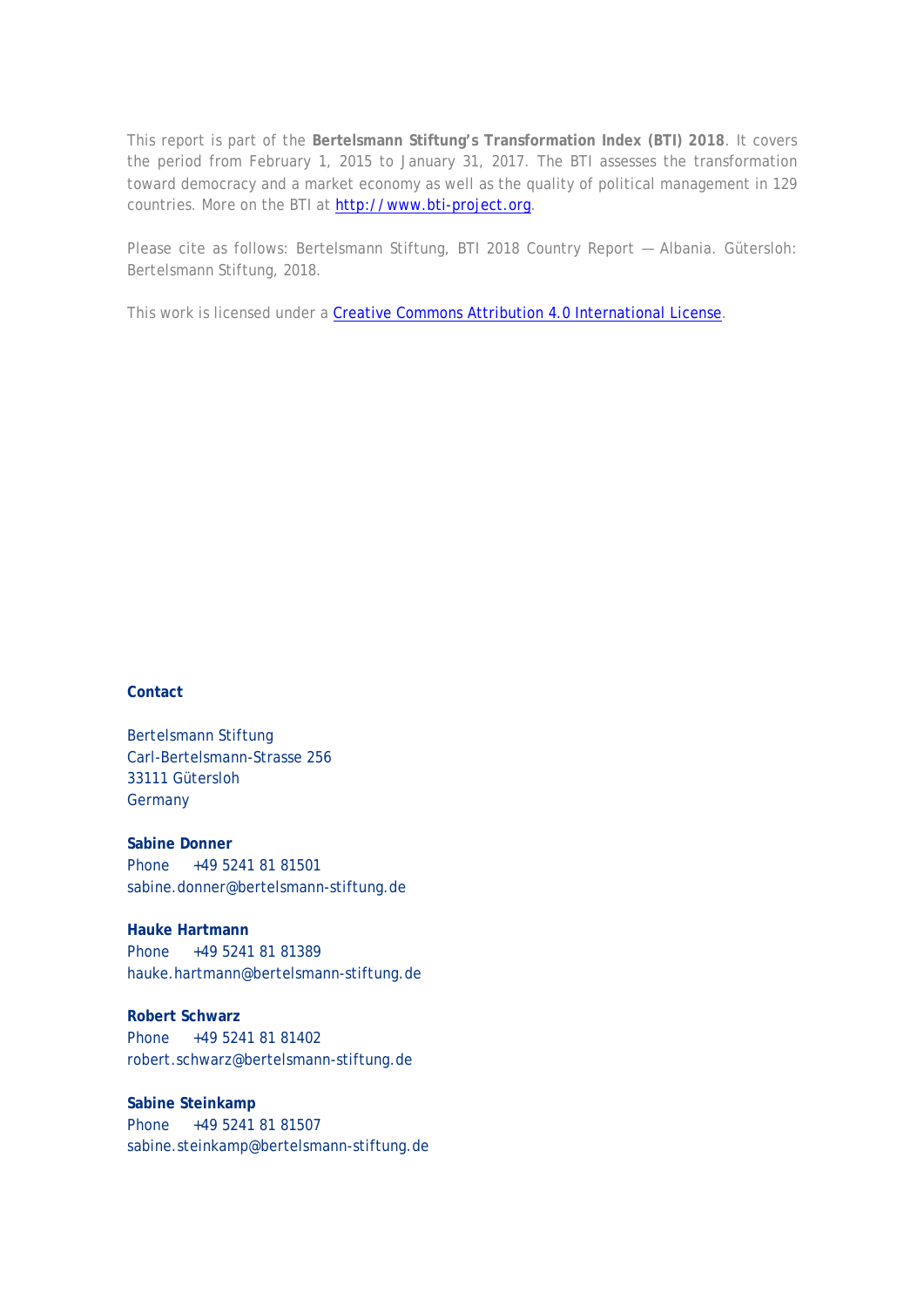#### **Key Indicators**

| Population               | M      | 2.9    | HDI.                           | 0.764 | GDP p.c., PPP $$$            | 11929 |
|--------------------------|--------|--------|--------------------------------|-------|------------------------------|-------|
| Pop. growth <sup>1</sup> | % p.a. | $-0.2$ | HDI rank of 188                | 75    | Gini Index                   | 29.0  |
| Life expectancy          | vears  | 78.2   | UN Education Index             | 0.741 | Poverty <sup>3</sup><br>$\%$ | 7.7   |
| Urban population %       |        | 58.4   | Gender inequality <sup>2</sup> | 0.267 | Aid per capita $\$$          | 116.0 |
|                          |        |        |                                |       |                              |       |

Sources (as of October 2017): The World Bank, World Development Indicators 2017 | UNDP, Human Development Report 2016. Footnotes: (1) Average annual growth rate. (2) Gender Inequality Index (GII). (3) Percentage of population living on less than \$3.20 a day at 2011 international prices.

# Executive Summary

During the period under review, January 2015 to January 2017, Albania pursued crucial statebuilding reforms. The most significant reforms related to the rule of law, which are key conditions for advancing the country's EU integration. Additionally, the ruling majority undertook important restructuring of the economy, which has begun to deliver.

Regarding reform of the rule of law, the governing actors encountered a deteriorating situation, which was the product of Albania's long unruly transition. There is substantial evidence that criminals with extensive criminal records are prematurely released from prison, investigations into extensive abuses of public office are suppressed, and judges and prosecutors enjoy extravagant lifestyles (e.g., properties and business shares) that their employment could not support. Reforming the judicial system has been central to a comprehensive package of reforms sponsored by the European Union and United States, and pushed for by the ruling majority. However, wellorganized political and institutional actors, who profit from the current system, have used every opportunity to obstruct meaningful progress. Actors opposing the reform are politically linked and keen to protect each other, and will likely continue to undermine the implementation of the reforms.

Nevertheless, the parliament unanimously adopted a series of constitutional amendments in 2016 that promise to change Albania's institutional system of checks and balances and will affect how Albania's polity and economy operate. The judicial reforms include the re-evaluation of judges, prosecutors and legal advisers based on their integrity, ethical background and professional competence. The European Union has supported this process by deploying an International Monitoring Operation to Albania. In addition, the parliament has adopted secondary laws that are needed to re-organize the judiciary, and established specialized institutions to fight organized crime and corruption. Additional laws exclude people with a criminal record from holding public office and strengthen the protection of whistle-blowers. Whether these reforms will be implemented, given widespread institutional and political resistance, will largely depend on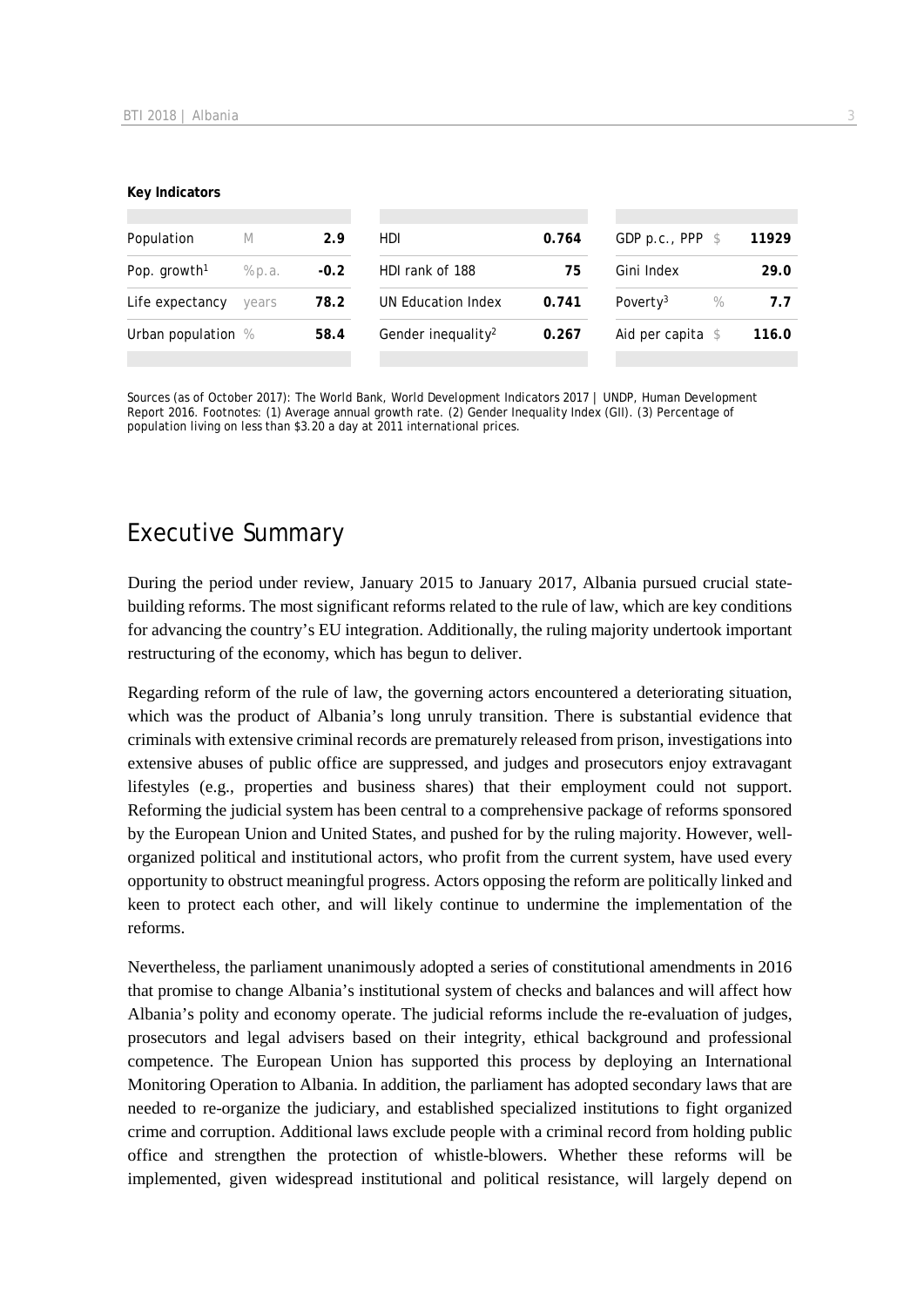whether international actors continue to support and supervise the process of implementation, particularly the screening of new institutional structures responsible for implementing the reform.

Regarding economic development, fiscal governance has significantly improved and the fiscal deficit declined from 5% in 2014 to 4% in 2015. A reduction in the budget deficit will gradually reduce the overall level of public debt, although to a lesser extent than was projected for 2017. The economic growth rate has increased during the period under review, contributing to a modest increase in the employment rate. This was due to the government belatedly paying the bulk part of several large public contacts and several major private sector investment projects, such as Devoll Hydro power plant and TAP. However, the macroeconomic policy mix, involving consolidated fiscal and expansionary monetary policies, has not always yielded the expected outcomes due to the euroization of the market, large informal economy, lack of human resource capacity and expertise, and widespread corruption.

# History and Characteristics of Transformation

Albania is often treated as a "most difficult case" of regime change or an outlier compared to the other post-communist cases in Central and Eastern Europe. Its long, difficult, interrupted, at times chaotic and certainly ambiguous democratization and development of a market economy defied any enthusiastic expectations for a smooth democratic and economic transition.

The country has been burdened by democratic "deficit," including a short experience with independent statehood, lack of previous democratic experiences, socioeconomic underdevelopment and the prevalence of authoritarian leadership. These historical deficits are often cited as key explanations for the country's difficult transitional path and some of its contemporary problems. Throughout the recent process of regime change, democratization actors had to address in particular the legacy of one of the world's most draconian communist constructs, which took root in the country in between 1945 and 1991. The communists' total hold on power prevented the emergence of leaders with the vision and capacity to drive democratization. Hence, initially, post-communist Albania faced mounting reforms with no legitimate institutions and no leaders who could envisage such institutions. The inevitable clash between two antagonistic camps, conservative communists and fierce anti-communists, created the basis for a long-running ideological conflict. Often exacerbated by political groups' interest in dividing the public and establishing a power base, the political conflict has brought the country to the verge of collapse more than once. Given these difficulties, Albania seemed doomed to a long and painful route to democracy and market economy.

In 1992, widespread public demands for regime change seemed to sweep away the legacies of communist repression. The first opposition, the Democratic Party (DP) which brought together different anti-communist movements won the 1992 elections with the promise of a quick "shock therapy" approach to political and economic reforms. By the mid-1990s, however, the promises of anti-communist governance had been broken, highlighting the deep resilience of the past.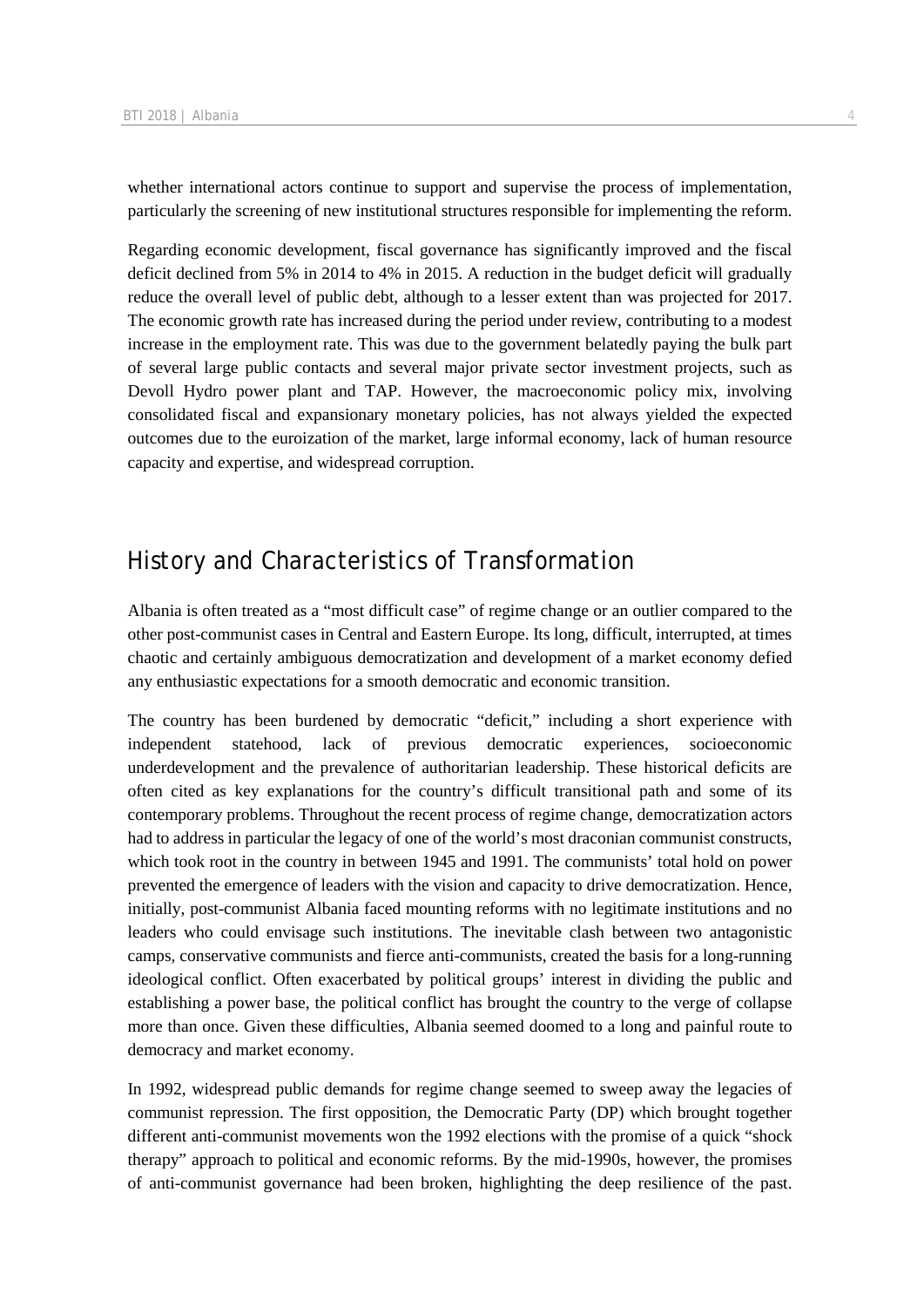Efforts to introduce new institutions were intertwined with de facto establishment of one-man rule, limited tolerance for debate, the oppression of political participation, the mismanagement of the economic transition and mushrooming of pyramid schemes, which swallowed up the meager savings of two-thirds of Albanian families and around one-third of GDP. The pyramid schemes flourished on money laundering related particularly to illegal contraband passing across the Adriatic Sea and the smuggling of fuel to Yugoslavia (at the time under a U.N. embargo). By 1997, protesters joined by the oppressed opposition and the many losers of transition, attacked state institutions, including army depots. The protests led to the proliferation of armed groups, which the governing authorities responded by arming their own militants. This brought the country almost to the point of total collapse. Afterwards Albania had to restart the process of transition amid the wider context of an unfolding conflict, deeply divided elites, armed protesters and collapsing state architecture.

Consequently, the country became dependent on international assistance and was commonly depicted as a weak state that requires foreign supervision to function as a proper state. Given the chaotic situation in the country, the Socialist Party (SP) that won the 1997 elections only had a weak hold on power but benefited from external intervention and abundant assistance to advance institutional reforms. The first post-communist constitution, adopted in 1998, followed on general international efforts to strengthen weak state institutions, and helped to frame formal checks and balances. The model of governance, however, continued to suffer from weak institutions, deeply divided politics, a protagonist style of leadership, centralization of power, and capture of the state by political and criminal interests.

The return of the DP in 2005, with a new image and an army of image professionals, promised to move things ahead. After 2005, Albania recorded some successes including NATO membership in 2009 and visa liberalization with the European Union in December 2010. However, these positive developments contrasted with European Union's unique rejection of Albania's application for membership on three occasions between 2009 and 2013. Indeed, EU authorities had repeatedly made it clear that the country was not ready to apply although their recommendations fell into deaf ears given then ruling majority's need to score results ahead of elections. The European Union's three refusals accompanied falling scores in almost all dimensions of economic and political transition, particularly on rule of law issues. A 2012 international report concluded: "Albania has experienced a shift to almost complete control by the ruling elite and extensive use of nondemocratic procedurals where laws are used for exerting control by elites in power." This political control was visible particularly in the capturing of key independent institutions, such as the presidency, general prosecutor, key judicial appointments, security services and other institutions which remained independent only on paper. Once in power, the new governing actors encountered a highly politicized and DP-controlled network of independent institutions, which had everything to lose from substantial reforms.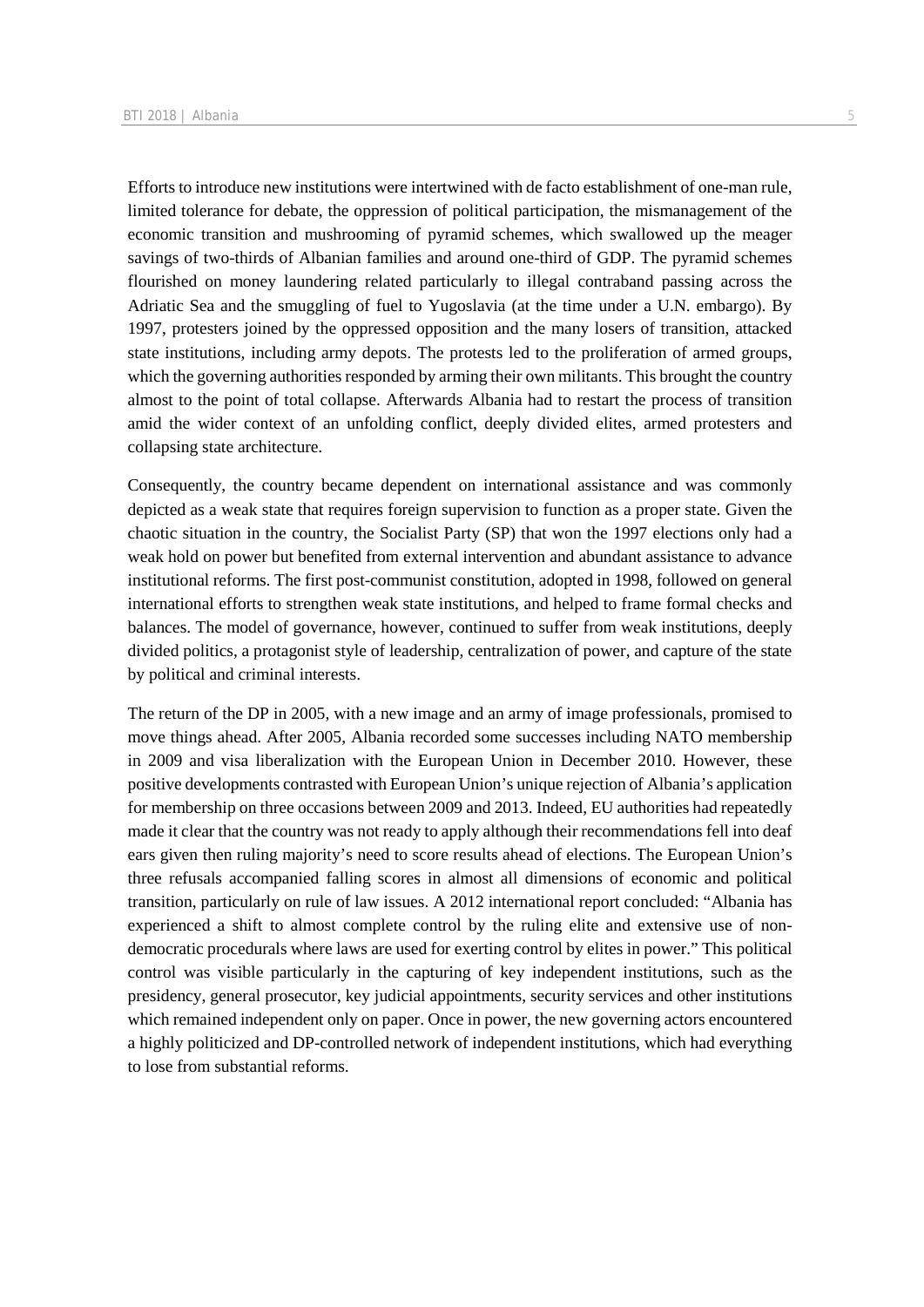The BTI combines text analysis and numerical assessments. The score for each question is provided below its respective title. The scale ranges from 1 (worst) to 10 (best).

# Transformation Status

## I. Political Transformation

#### **1 | Stateness**

The state's monopoly on the use of force covers the entire territory of the country. The strengthening of police forces has achieved concrete results in the battle to control the mafia and criminal networks that defy state authority. During the period under review, police forces have undertaken highly publicized campaigns against various criminal groups operating in the country, particularly those related to drugtrafficking. A major challenge has been to identify and destroy cannabis plantations. After police forces took control of the infamous village of Lazarat, which for years had been the focal point of the cannabis economy, cannabis plantations had shifted to harder to control, isolated areas of the country. EU officials have acknowledged the efforts of Albanian authorities to tackle the cannabis economy. Official reports from units of the Guardia di Financia, which assist the Albanian police forces, collaborate substantial progress in terms of controlling areas of cannabis cultivation and identification of suspected criminal groups. While investigations into the criminal gangs behind drug cultivation and criminal proceedings are rare, this is due to the poor record of rule of law and non-functioning system of justice, currently subject to a major reform.

The large majority of the population accepts the legitimacy of the Albanian nationstate. All individuals and groups enjoy the right to acquire citizenship without discrimination. The sense of a common national identity, and widespread consensus on who is entitled to citizenship and what citizenship entails is facilitated by the homogeneity of the population. Around 90% of the population are of Albanian ethnicity. The country's legal framework also ensures equal rights for all citizens. Minorities enjoy broad cultural rights, which are monitored by the European Union, OSCE and neighboring countries. Existing discrimination and de facto marginalization of particular groups, particularly LGBT and Roma people, reflects the lack of sufficient resources and social services more than a legal or institutional problem.

#### **Question** Score





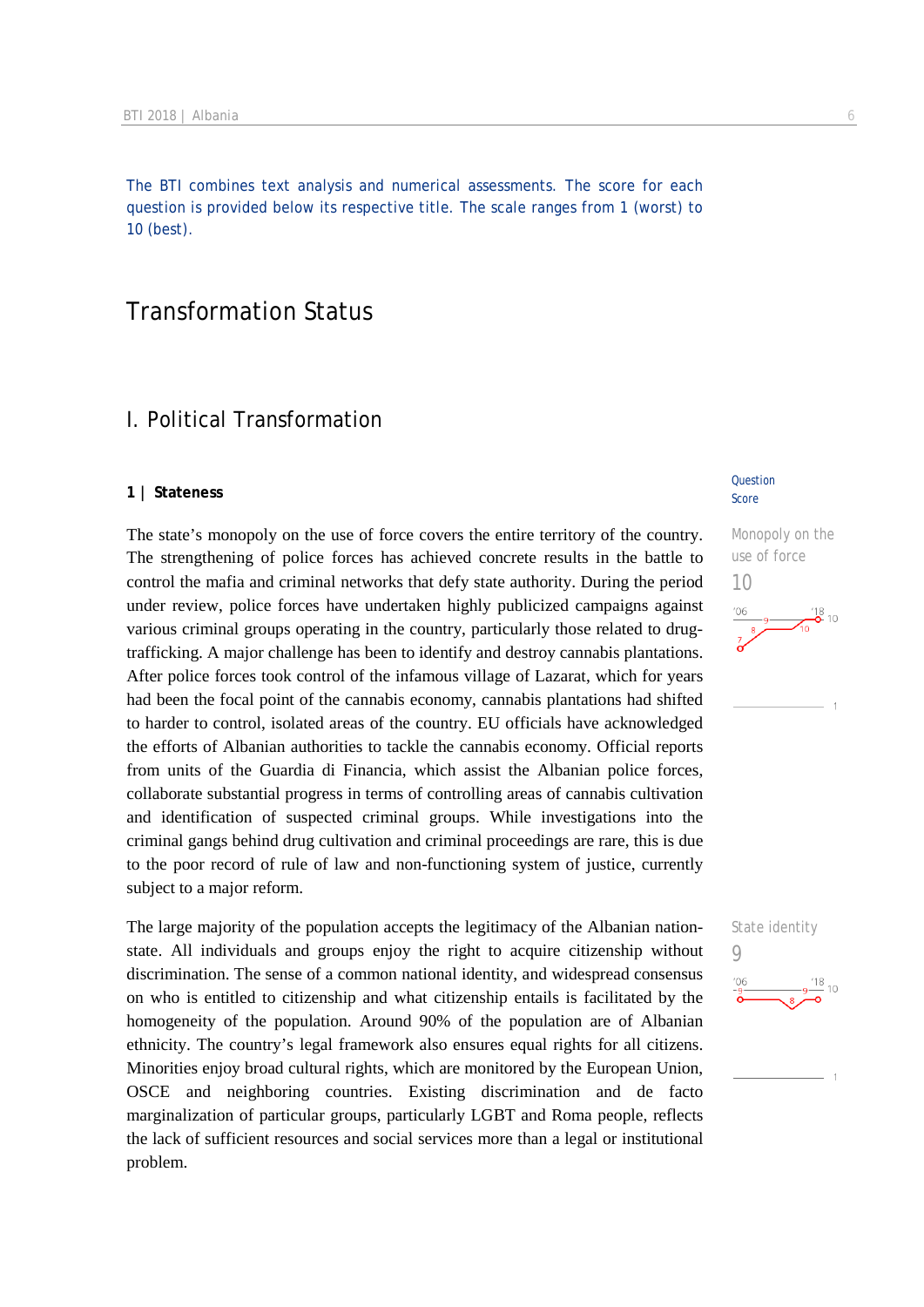No relevant social or political groups contest the established framing and scope of citizenship. The marginal Red and Black movement, which tends to adopt a Pan-Albanian national rhetoric, has a weak following and no real social or political basis. The governing authorities have occasionally touched upon nationalist-oriented topics regarding the status of Albanians resident in neighboring countries. However, these references are usually in the context of a more assertive policy to protecting the rights of Albanians abroad or counteracting the Greek minority's claims of discrimination, which occasionally affects relations with Greece.

The Albanian state adheres to a historical tradition of secularism with religious dogmas having no influence on the legal order or political institutions. Article 10 of the constitution establishes that the state has no official religion but guarantees the equality and autonomy of all religious communities. Religious organizations can gain "legal personality" under the 2011 NGO law, which requires them to register with the courts in Tirana and enables Albania's legal authorities to check that their program is in line with state legislation. The constitution and secondary laws also impose clear restrictions on religious activity including the use of religious symbols in public institutions.

Citizens typically demonstrate strong support for the secular system and separation of religion from the public sphere. Religious organizations tend to maintain a restrained political and public profile while serving as the main conduits of the state's secular vision. Despite a concentrated effort from various globalized religious movements, including a range of radical Muslim networks to finance the revival of religion, radicalized ideologies have found little support in the post-communist context. Initially, around 100 Albanians were believed to have participated in Middle Easter conflicts, but this number has dropped to zero in the last two years. The phenomena of radicalization has become the target of active state policies to screen and control potential channels of radicalization. For the time being, radicalization remains a marginal phenomenon confined to a few individuals, internet forums and isolated places of worship that operate outside of the jurisdiction of the official organizations of the Muslim community.

The state has progressively developed a differentiated administrative structure which provides basic public services throughout the country. The strengthening of core administrative infrastructure and public services has been a major issue since the collapse of state authority in 1997.

During the period under review, the governing authorities have undertaken painful and large- scale reforms that pertain to the core structure of state services including territorial reform, education and health care services, state bureaucracy, regulation of illegal building, management of energy sector, and specific issues pertaining to the rule of law. Indeed, the rule of law is currently the most important policy area of reform. The functioning of public services, especially in selected sectors, is not always smooth. One can still find problems in public access to water and energy

No interference of religious dogmas 10  $\frac{106}{10}$  $\frac{18}{2}$  10

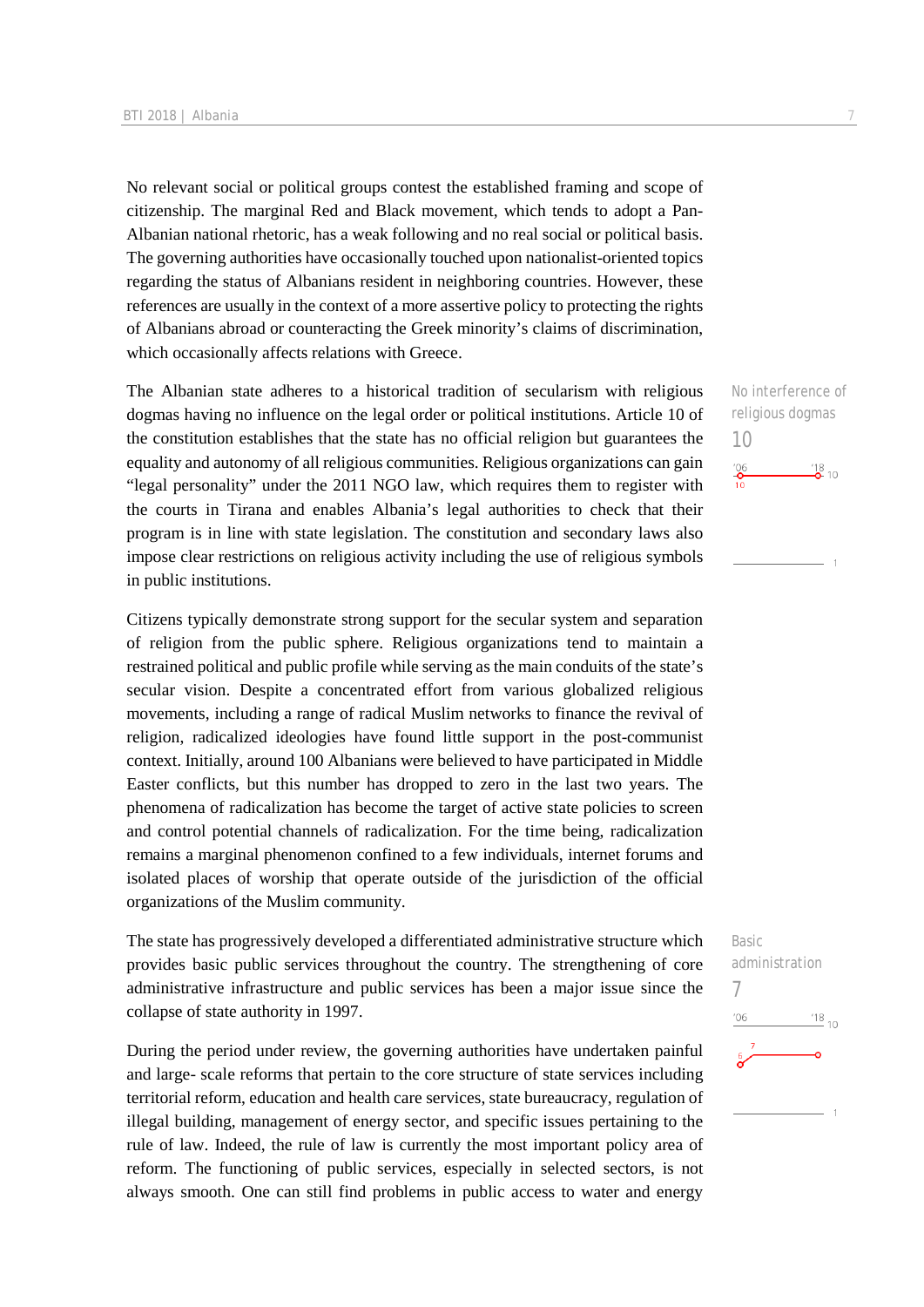particularly in isolated rural areas but also some urban centers. Health care services in particular ensure broad coverage, but are considered cumbersome and insufficient. Education remains free but the quality has deteriorated substantially over the two decades of transition. Such issues often derive from deep-rooted problems of Albanian transition, including scarce public investment, widespread corruption, nepotism in political appointments, a lack of a meritocracy and a general absence of a civil service ethos. The current government has undertaken a comprehensive and long-term approach to strengthening state infrastructure. However, this much-needed approach necessitates strong leadership, sources and time to deliver.

#### **2 | Political Participation**

Political representatives are elected through electoral processes that increasingly qualify as universal, free and fair. During the period under review, the country has held local elections (June 2015) and is preparing to hold general elections in summer 2017. The 2015 electoral race featured 63 registered parties, most of which competed as part of the two large coalitions: the governing coalition led by the SP and its ally, the LSI; and the opposition parties led by the DP. Since most media outlets were affiliated with one of the main political parties, media pluralism and media access for candidates were limited. In the recent local elections, widely seen as a mid-term test of support for the governing coalition, the governing coalition won 45 out of 61 mayoral seats and a majority of the 1,595 contested local council seats.

A major and recurrent issue of the Albanian electoral process, politicization of the electoral administration, recorded improvement through the more open and effective functioning of the Central Election Commission (CEC). Yet, given that CEC members are appointed by political parties and are supposed to represent the political parties, politicization remains a problem. The 2016 EU progress report stated that "Concerns about the impartiality and professionalism of the electoral authorities and the overall politicization of the electoral process have yet to be addressed." By the end of 2015, the parliament had created an ad hoc committee to identify and address problems ahead of 2017 elections. By the end of 2016, the committee had failed to address the core issue of politicization. Instead, the opposition parties conditioned their continued participation in the committee on the introduction of a new electoral voting system, despite the failure of a previous small-scale test to introduce the new electoral voting during the 2013 general elections (when the test was withdrawn at the last minute), and the lack of time to implement the necessary institutional, legal and administrative framework for such a shift.

This relates to another issue that pops up recurrently in Albanian elections, namely that results are often contested and not always for good reasons. The 2015 elections seemingly evolved in an orderly and lawful manner with incidents and irregularities confined to isolated cases, which is an improvement vis-a-vis cases of overt violence Free and fair elections 7'O6  $^{118}_{-10}$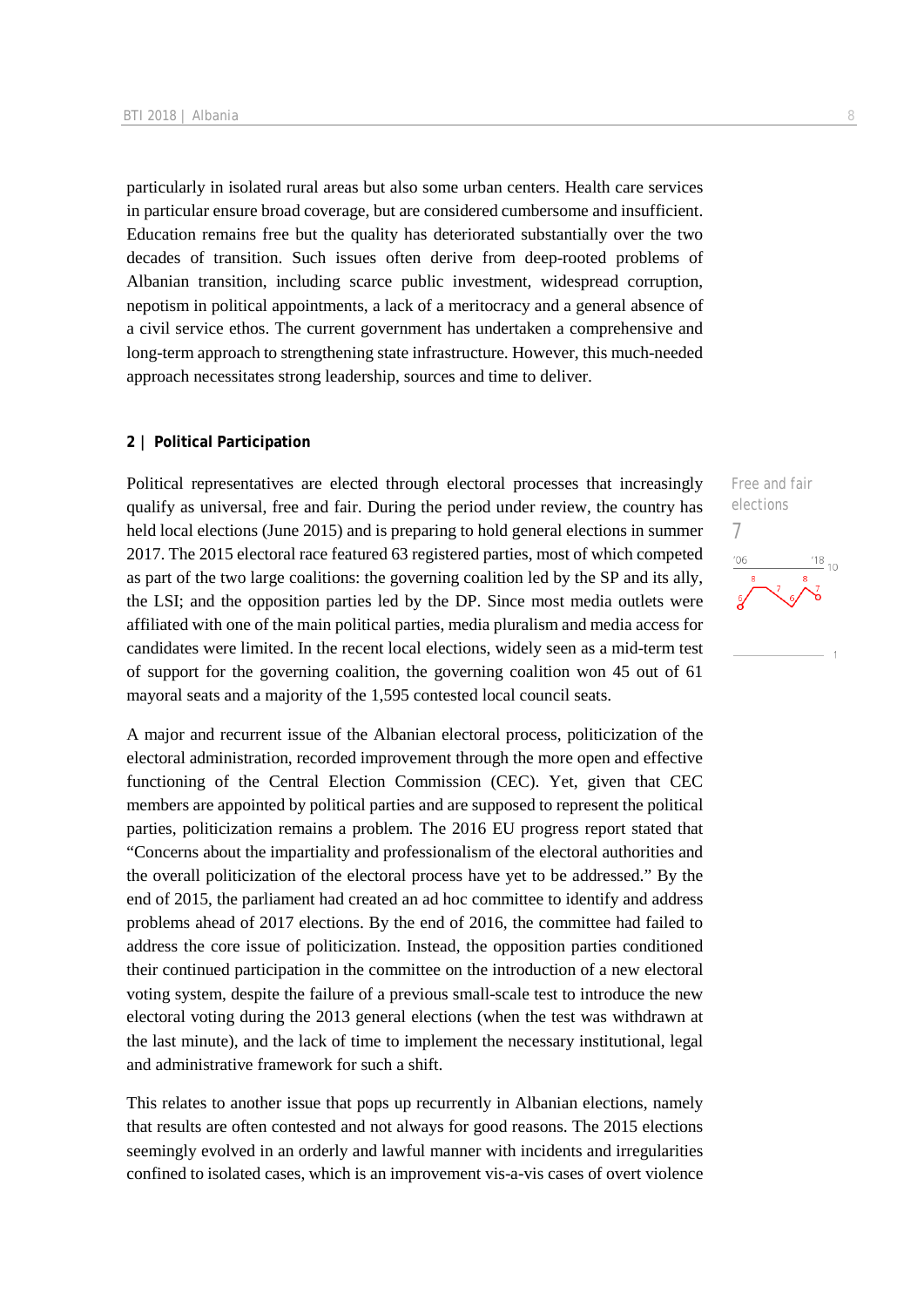and political pressure that marked previous polls. The involvement of criminal groups is also an issue at least partially addressed by the decriminalization law, an initiative carried out by opposition parties in order to clean the system of criminal elements that had entered Albanian politics. What is very telling about the decriminalization law, however, is that opposition appointees in the CEC voted against striping their parliamentary member of the mandate on the basis of prosecutor's reporting of criminal activity. Other CEC members had voted unanimously to strip reported parliamentarians off their mandates.

Democratically elected political representatives have the effective power to govern. Limited groups of veto powers and political enclaves are increasingly pushed to the margins, although they can occasionally influence formal decision-making mechanisms.

The state's vulnerability to private sector interests has been a recurrent issue. Links between the highest echelons of political power and criminal groups hollowed out the role of formal institutions. These informal links manifest themselves in various forms: the influence of private business on political decisions, politicians' control of powerful businesses, connections between governing actors and criminal networks, and a general distribution of public funds through party cronies, clientelist networks and personal contacts. The dubious connections between politics, business and criminal interests feature almost daily in various media outlets. These connections cut across all political "families."

The 2013 elections saw an exceptional number of powerful businessmen competing and winning seats in the current legislature. There are at least two important cases, however, that show the government's increasing ability to resist and if necessary sideline such interests. The first case involves Tom Doshi, a Socialist Party (PS) member and one of the wealthiest members of the Albanian parliament. In early 2015, Doshi became center stage of a complex story marred by political accusations, illegal profiteering and political links. The second case involved Koco Kokedhima, a PS parliamentarian and another powerful businessman, who was also marred by accusations of political profiteering and beneficiary political connections. In an exceptional move in Albanian politics, both parliamentarians were stripped of any political roles within the SP structures. Additionally, they were both subjected to a formal investigation, which lent credibility to the government's efforts to insulate itself from private interests.

Individuals are free to form and join independent political or civil society groups, which also operate and assemble free of state intervention.

The Albanian constitution ensures a wide range of freedoms of assembly and association (Article 46). Individuals and groups can assemble freely. NGOs can register, manage their affairs and address all matters of public debate without state interference or restrictions. Civil protests have played a crucial role and often spurred

Effective power to govern 7  $-06$  $^{118}_{10}$ 

Association / assembly rights  $\overline{Q}$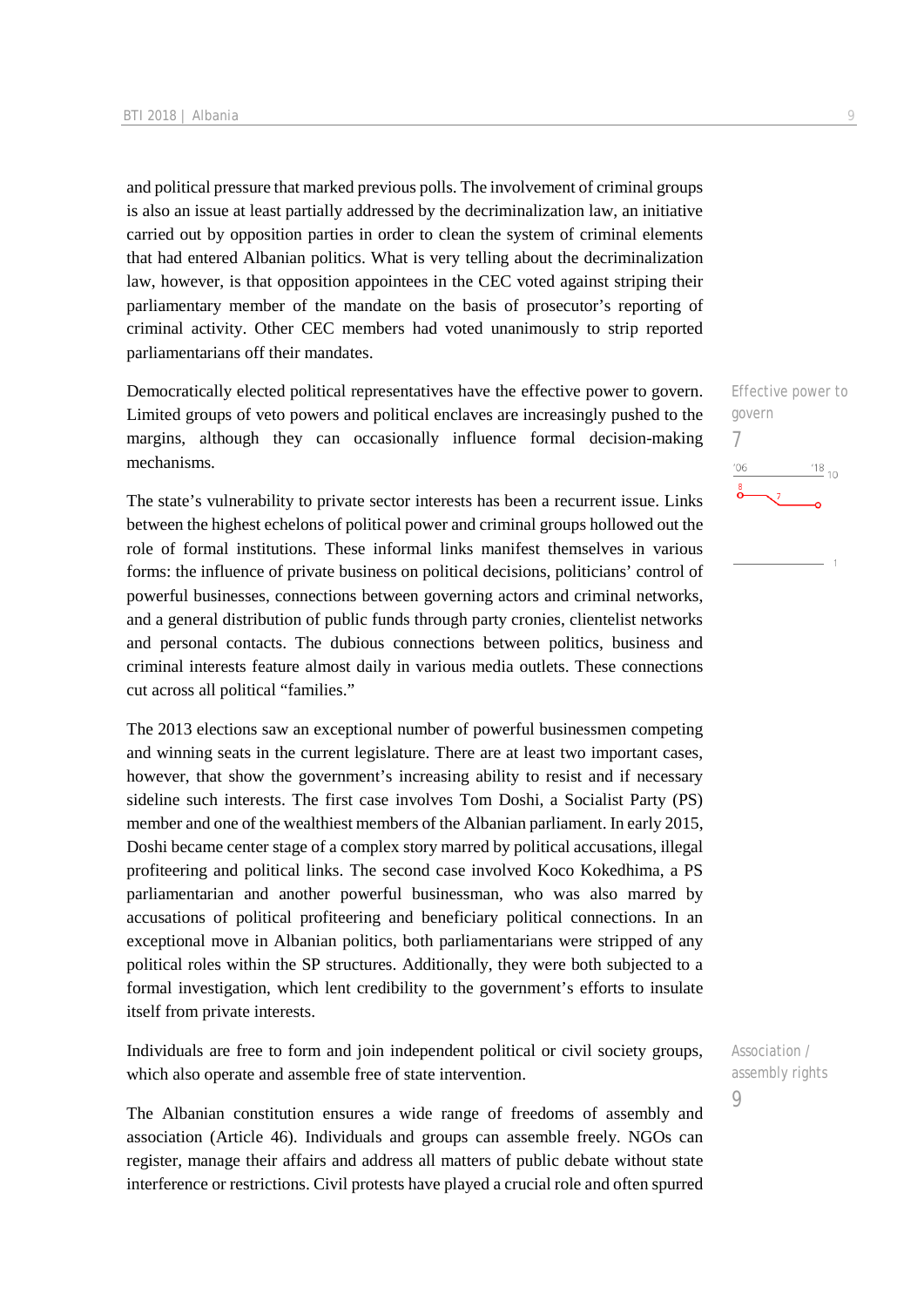change during crucial events in Albania's transition. NGOs, organized groups and particularly media outlets have also contributed in assessing the performance of their politicians, disclosing wrongdoings and to a lesser extent in analyzing specific policies. During the period under review, organized civil society groups have undertaken some highly publicized actions regarding environmental issues, education reform, protection of vulnerable groups and, occasionally, the agenda of EU integration.

Albanian citizens, civil society organizations and the mass media are generally able to express their opinions freely.

The constitutional framework guarantees freedom of expression, organization of mass media, and the right of information (Articles 22 and 23). The media landscape is very diverse, with each big party having its own mouthpiece. The wide range of media outlets has improved the coverage of political processes, government policies and wrongdoings (which daily receive a substantial share of attention). Most famous cases of political corruption and abuse of public office tend to start with media investigations. Birn, a region-wide investigative source has provided highly sought independent information on some high-level cases of political corruption. Fix fare and STOP, two satirical investigative programs by Top Channel and Klan, have also drawn attention to cases of corruption.

Yet, the fact that major media outlets are financed by owners with interest in other businesses complicates the quality of media reporting. For example, media owners sometimes use and when necessary rectify the line of political coverage in order to gain lucrative government contracts and political access. A clear example of this was the rapid 2015 privatization of a sport court along with a suspicious building permit to one of the country's major TV owners, Alexander Frangaj. This case prompted accusations of political and judiciary favoritism in the unfolding procedures.

Another problem, which lies outside the formal framework of media regulation, involves the growth in mysteriously financed internet forums that serve as a channel of denigration, unsubstantiated accusations and counteraccusation with a clear political line. Yet another issue, which affects the control of information, involves employment conditions for journalists. Journalists' contracts are unreliable, payments are often late and they receive no insurance. In 2016, the EU progress report suggested that the Albanian authorities should increase the transparency of state advertising, establish ownership limitations for national operators and strengthen the independence of regulatory authorities as a means to curtail political control.

A few recent developments show a move to insulate media outlets from overt politic interference. Two vocally political editors, Armando Shkullaku and Alfred Lela, were removed from their influential editorial positions. Such moves did not follow the usual political fines or overt pressure, which previous governments have frequently resorted to in order to control media narratives. Furthermore, neither



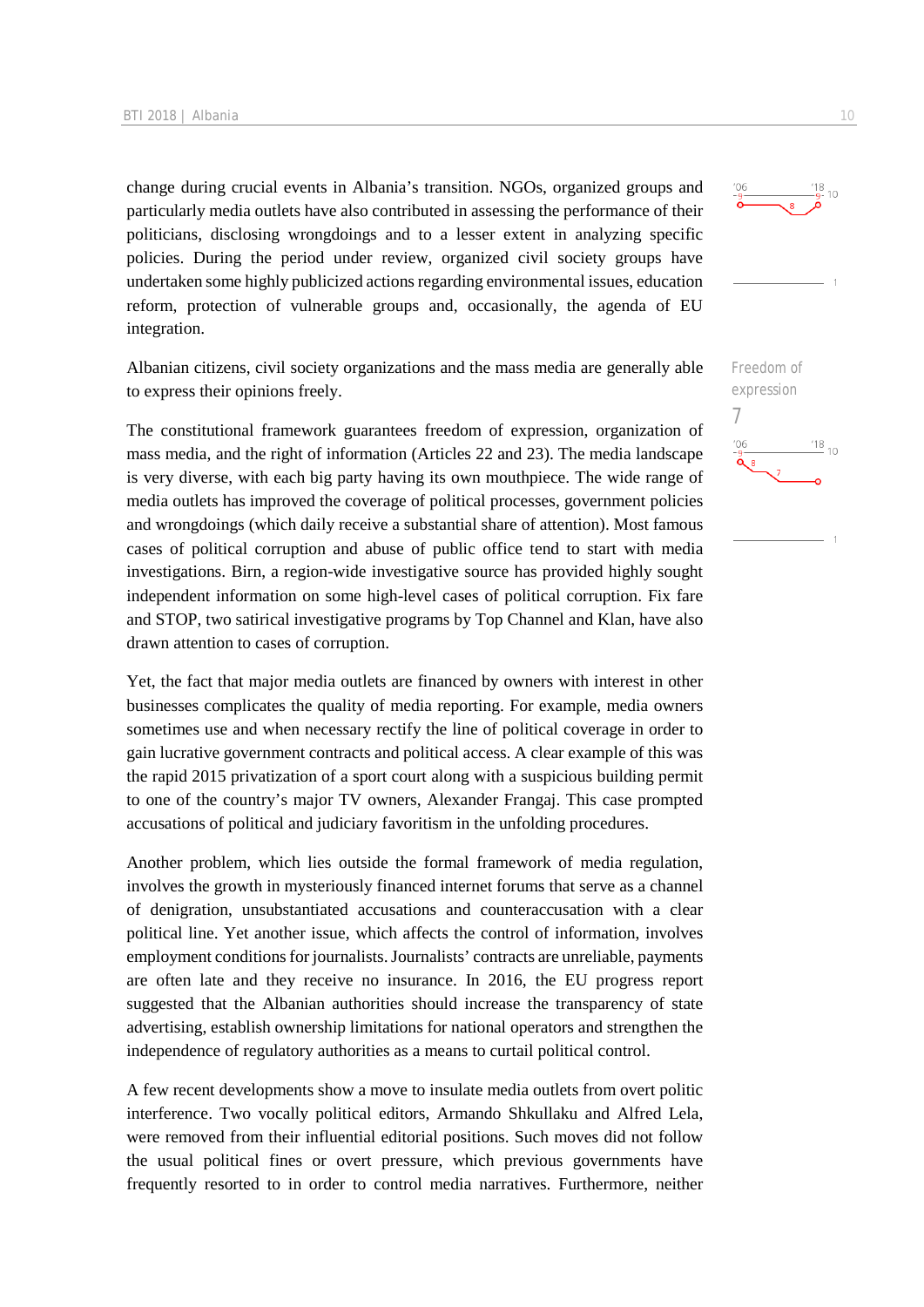political editor was replaced by a pro-government editor. Similarly, a 2015 court decision to close Agon Channel, a media outlet financed by a politically connected businessman accused of money laundering, was a good augur regarding regulation of the ambiguous links that entangle political and media interests.

#### **3 | Rule of Law**

The separation of powers is formally established but weak in practice. During the period under review, the parliament has been boycotted for prolonged periods, hampering its supervising functions on the executive. Additionally, the politicized style of the presidential office has negatively impacted the functioning of key independent institutions, particularly those subject to presidential nominations.

The Albanian constitution envisages a system of government based on the division and balance of powers (Article 7). According to the constitution, the presidential office represents the unity of the state. The implementation of a separation of powers and symbolic role of the presidential office, however, has been a continuous challenge throughout the country's simultaneous transition. The presidential office, where five out of six post-communist presidents were DP-nominated, has continuously been an instrument of state capture. During the period under review, the political services of the presidential office included several dimensions: contested nominations, objection to major legislative reforms, instigation of politically driven conflicts and politically motivated allocation of state medals. Most problematic during the review period was the promotion of judges from the High Council of Justice (HCJ), chaired by the president, who were known to be connected with the DP, the president's party.

Regarding the conflict with ruling majority and return of major legal reforms, the presidential office has followed the line of the DP by vetoing all major pieces of legislation, including the law on administrative territorial reform, law on international agreements, audio-visual media law, the law on property, the law on higher education and the law on tourism. The rejection of major legal initiatives is often accompanied with fierce presidential accusations of government intervention into his "independent" competences. The presidential office's input into key political debates, such as the rise in organized crime and drug trafficking, and involvement of criminal groups in the electoral process conform with the political line of the president's party. However, this does not corroborate the findings of international reports on these issues, which highlight the political bias of the presidency. The presidential office has occasionally spoken against international institutions when their findings don't conform to their political visions.

The awarding of state medals to highly contested political figures or for contentious historical events have also raised many eyebrows. Most problematic in this regard was the 2016 awarding of state medals to 67 unknown individuals. Several medals

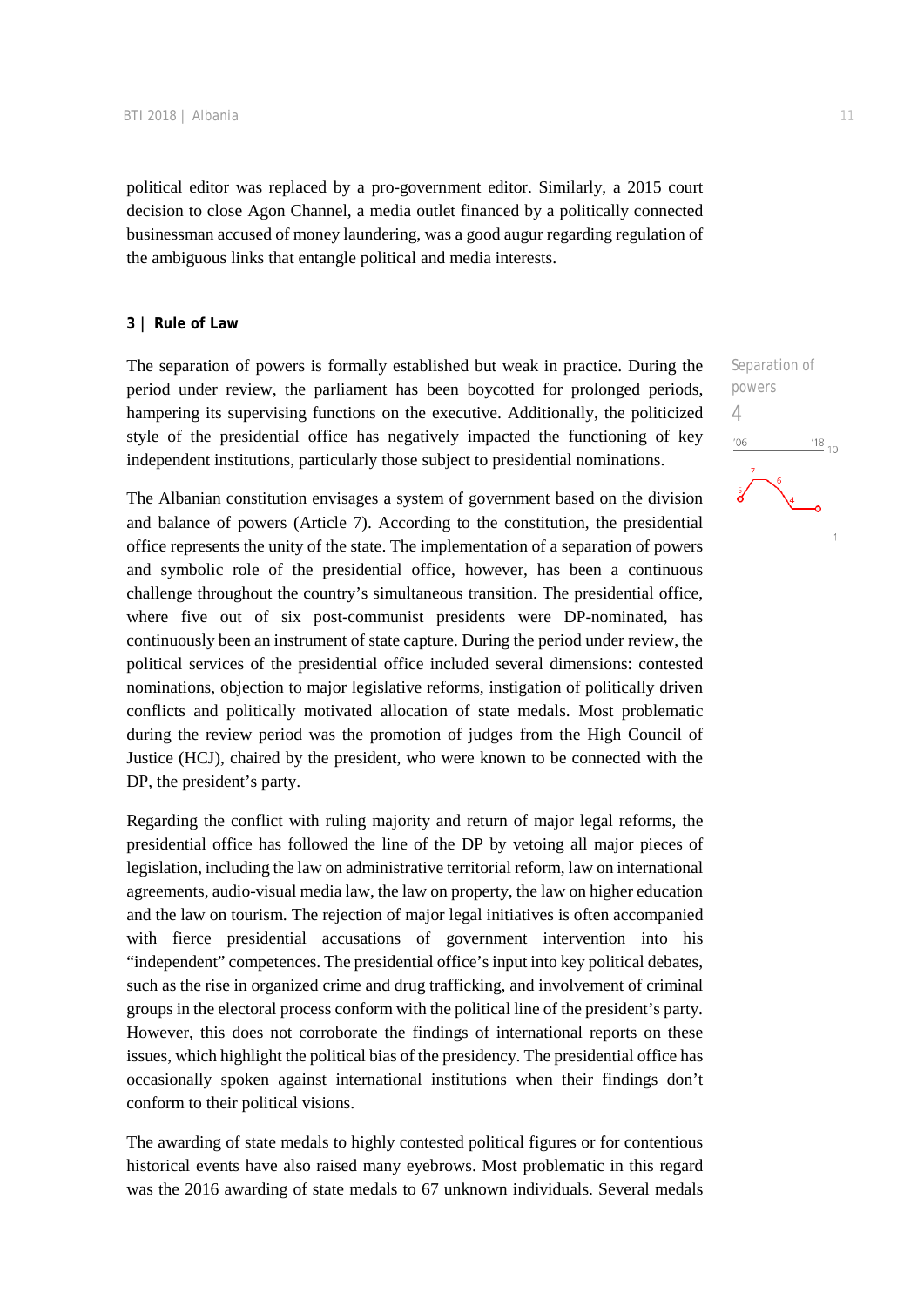were awarded to historical figures who had likely collaborated with the occupying armies during the national liberation war. A couple of medals were awarded to historians who had condoned the president's specific interpretation of history. One of the medals went to the historical leader of the party to which President Nishani belonged, which drew particular scrutiny given that the figure is a contested protagonist of Albanian transition and stands at the center of major cases of abuse of office (e.g., the Gerdec Affair and the killing of four unarmed protesters), including a recent case on the privatization of state-owned energy company, which is currently the subject of a parliamentary investigation.

The independence of the judiciary is heavily impaired by underground political links and high levels of corruption. The judicial system consists of three instances – courts of first instance, courts of appeal and high courts – with the latter being the final instance in civil and criminal cases. Administrative courts decide on administrative cases. The Constitutional Court decides on the conformity of laws with the constitution. The Prosecutor's Office, a centralized institution, brings prosecutions to the court on behalf of the state. Judges of the first two instances are appointed by the president upon the proposal of the High Council of Justice (HCJ). Given that Albanian presidents have traditionally maintained political connections and the current president has taken a clearly partisan role in the concrete functioning of HCJ, appointments to the HCJ are highly political. Members of the High Court and Constitutional Court, and the general prosecutor are also nominated by the president, but require the consent of a parliamentary majority. These appointments were especially problematic when the president belonged to the same political party that held a parliamentary majority between 2005 and 2013, during which period several key appointments were renewed.

The politicization of the judiciary, however, is deeply rooted in the initial reforms of 1992 to 1996 when the then DP government removed former communist judges. The new personnel were educated through a short three- to six-month course and were often hand-picked from among the party militants, enabling the infiltration of party cronies into the highest echelons of the judiciary. The subsequent presidential nominees further consolidated a system of party patronage around key DP leaders, reducing all levels of judiciary to a politically controlled structure serving specific party agendas.

This kind of structure, moreover, encouraged corruption. Today, the judiciary is one of the most corrupt institutions, which is broadly believed to make decisions on the basis of who offers the highest bid. During the period under review, the media has reported explosive cases of corruption including judges demanding payment or sexual favors for their decisions, the extensive transfer of state-registered properties to private claimants, the release of criminals with excessive domestic and international criminal records, and doctoring of incriminating evidence against political leaders.

Independent judiciary

 $^{18}_{-10}$ 

5

 $106$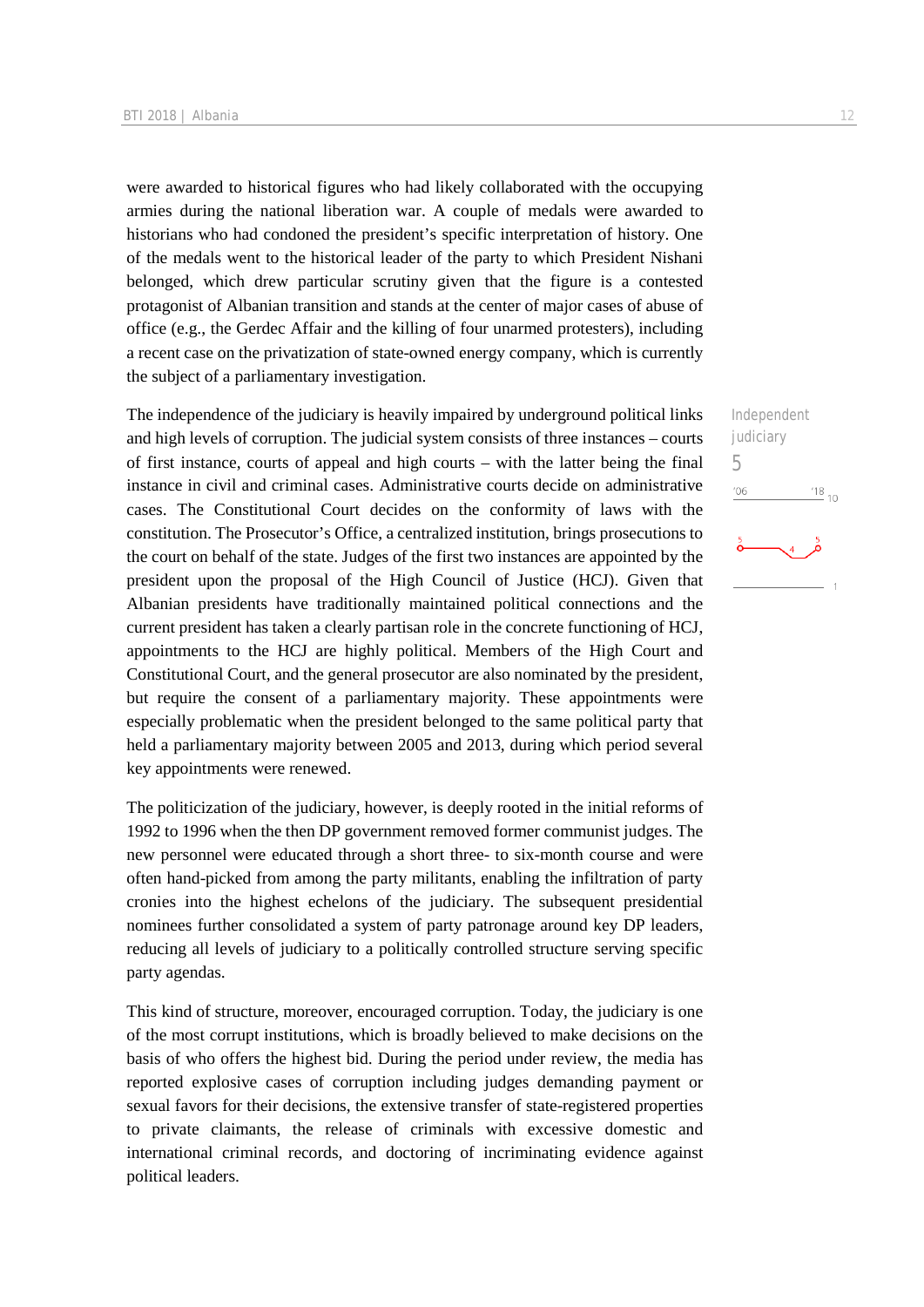One of the most shocking cases that shows the current depth of corruption involved the early release from prison of an infamous mafia boss who had been convicted of several killings, international drug trafficking and extortion. The protagonist had continued to direct further criminal activities from prison, according to a 2015 police report. Various Albanian judges at different levels of the process gave him minimal sentence, systematically lowered his sentence and then released him for good behavior. The U.S. ambassador, at the time involved in ongoing negotiations regarding judicial reform, put it in an embarrassingly clear way: "I want to say to the corrupt judiciary that this is an unacceptable decision."

Given that most Albanians have suffered the consequences of a corrupt judiciary (e.g., hefty fees, long delays and unfair decisions) there is overwhelming support for comprehensive reform. The European Union and United States have instigated and sponsored a comprehensive package of reforms, which is currently being implemented. The governing majority has seemingly supported the comprehensive reforms and deep international involvement in the process. The prolonged parliamentary negotiations over the package of reforms are due to the 2015 boycott of parliament by Democratic Party (PD) representatives and the vetoing of crucial reform proposals in 2016. Necessary constitutional amendments were consensually adopted in July 2016, but only after much international pressure. Even after that, one of the most important laws that would enable vetting of personnel was suspended by the Constitutional Court on the request of the DP. The Venice Commission's review led the Constitutional Court to rule that the law was constitutional in January 2017. Related laws promise to shake the very roots of the politically controlled and deeply corrupt judiciary, but they are expected to be subject to further delays and resistance during the process of implementation.

Public officeholders who break the law and engage in corruption are generally not prosecuted. "Due" processes randomly slip through political, legal or procedural loopholes. Albania has a weak record on investigating abuses of public office, especially when it comes to high-level politicians. Although the European Union has persistently called for "a convincing track record of investigations, prosecutions and convictions at all levels," the investigation of "delicate" political cases rarely if ever results in a conviction. Commonly, politicians accused of an abuse of public office are released at different stages of judiciary proceedings, even when there is substantial evidence of guilt. The links between the Albanian judiciary and political parties, and particularly the weak functioning of the Prosecutor's Office, another key presidential appointee, have blocked any meaningful progress in this area.

A case in point is the investigation into the privatization and later collapse of CEZ, an Albanian power distribution company. The general prosecutor seemingly refused to initiate an investigation into the extensive evidence of a potential abuse of office by several ministers involved in the process of privatization. The High Court of Justice supported the general prosecutor's decision and stopped any investigations

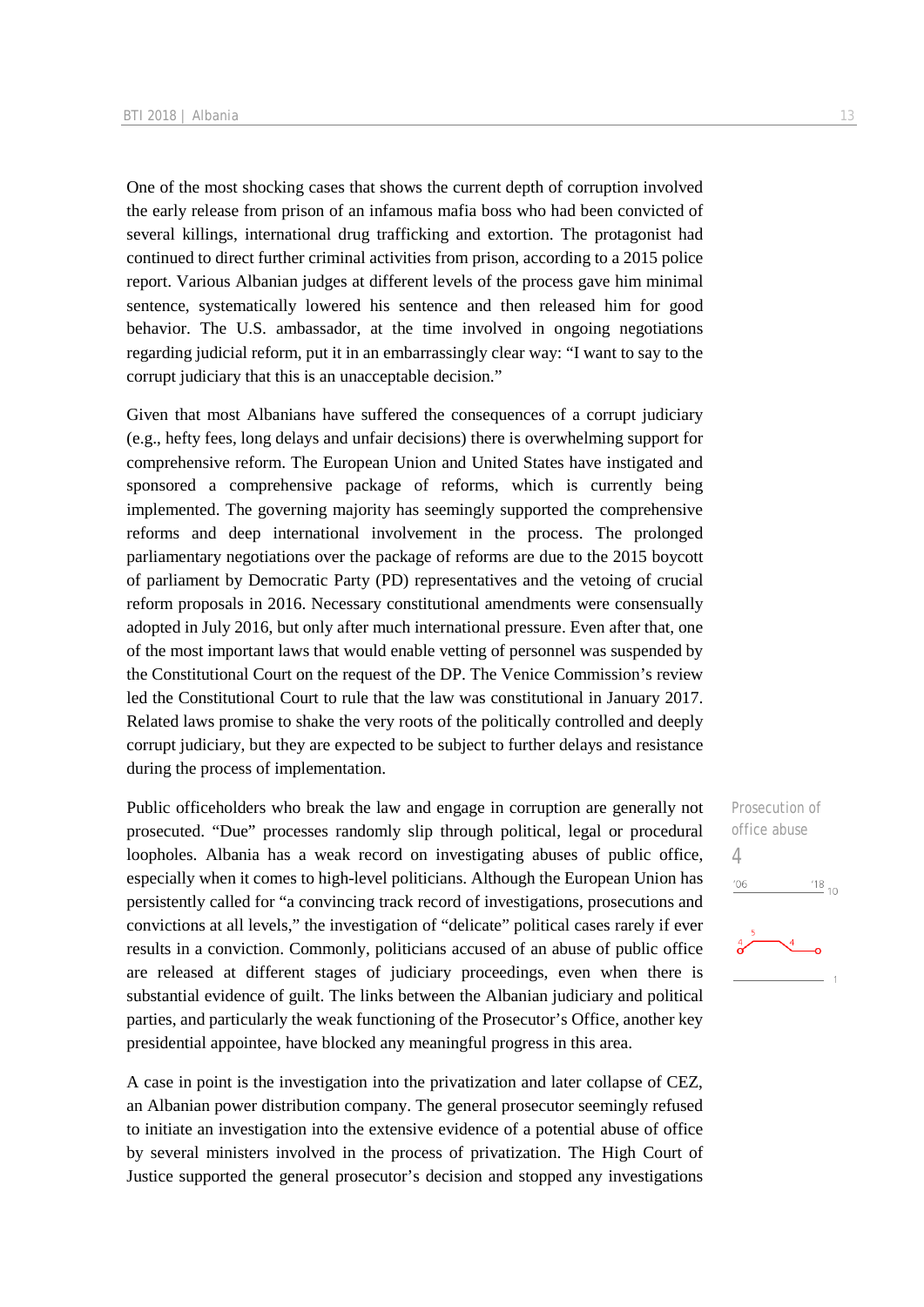into the process. A parliamentary committee on the issue, however, continued to provide public information on the involvement of key political figures, including the then-prime minister, his son and several ministers. A third person, who seemingly enabled the deal between CEZ and Albanian politicians, received an amount totaling \$7 million for his "consultation," a sum he withdrew in cash. According to phone registrations, the "consultant" had around 100 calls with the then prime minister in 2006, and allegedly facilitated meetings between the company and the prime minister's son. Given the registered calls, the transfer of money, email communications, and evidence of meetings between the "consultant" and Albanian politicians, there is enough evidence to assume that this might become one of the key cases disclosing political corruption at the highest levels of political power. However, this case can only be investigated once the judiciary is reformed and the links between the judiciary and political actors are broken.

Institutional reform of the judiciary, including the Prosecutor's Office, are currently underway. The country has certainly progressed, if not finalized the general institutional framework to address the root causes of the problem, namely the linkages between the judiciary, political class and criminal bosses.

Respect for civil rights is enshrined in the Albanian constitution and the Human Right conventions the country has ratified. The office of the Ombudsman is the main domestic institution following the enforcement of civil rights and has taken an increasingly proactive role in monitoring the situation. The ombudsman's areas of intervention relate to areas of property issues, police abuse, undue length of judiciary proceedings, non-enforcement of judgments in civil cases, inadequate conditions in prisons and living conditions for the Roma minority. The country has sufficient legal regulations in place to protect vulnerable groups against discrimination, but the implementation of these rules is not always effective.

The EU 2016 progress report identified three areas where more needs to be done, including property rights, living conditions for Roma people and domestic violence. Enforcement of property rights relates mostly to property registration, restitution and compensation, and is often directly related to the high level of corruption within the judiciary. Roma and Egyptian communities continue to face informal discrimination, while children belonging to these groups may be subject to forced labor. Genderrelated violence and services for victims could also be improved, but they are caused more by the lack of education and allocation of resources than a legal or institutional problem.

Civil rights 8 $^{18}_{-10}$  $106$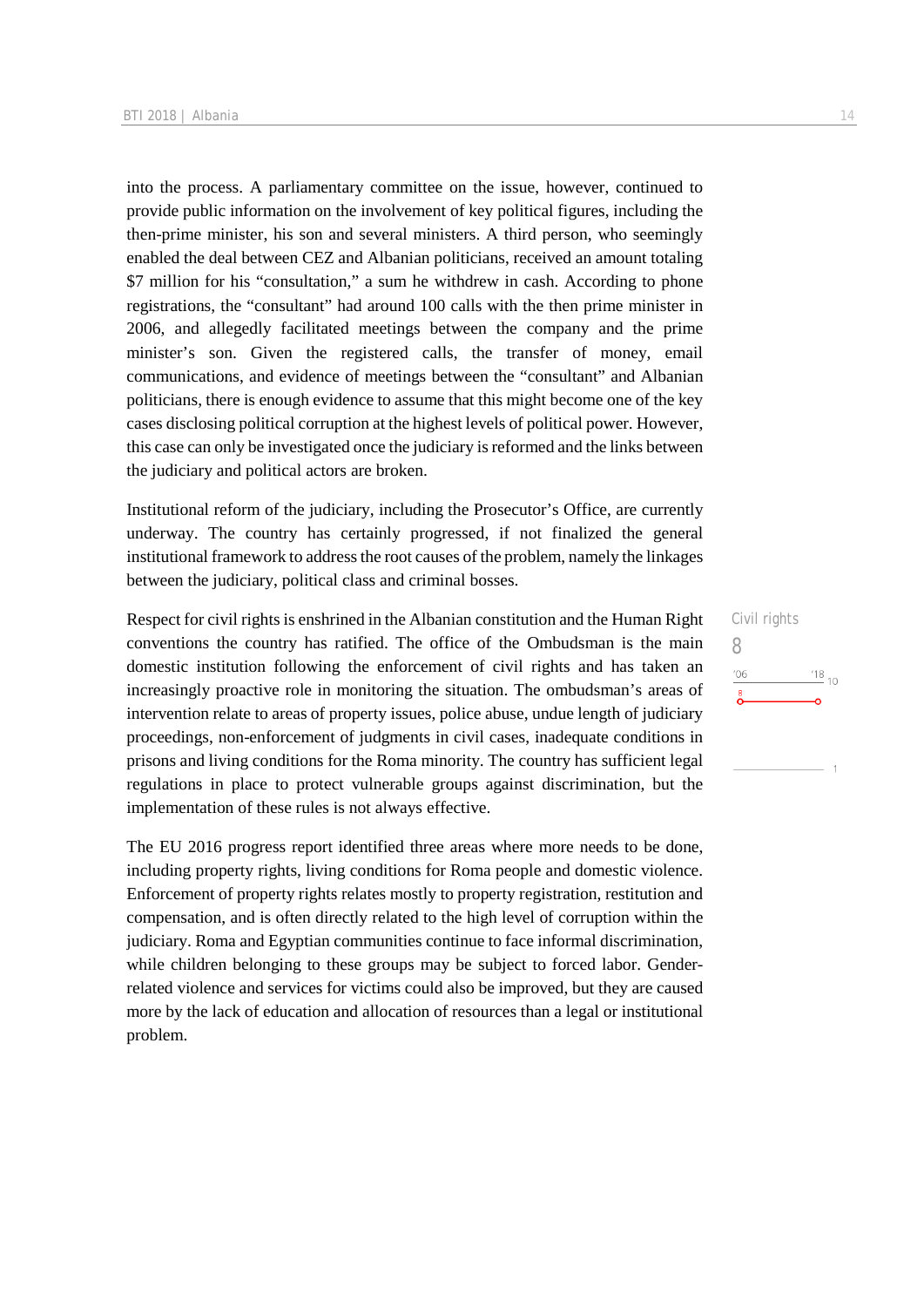#### **4 | Stability of Democratic Institutions**

Democratic institutions perform their functions in principle, but often are inefficient due to frictions between different parties and institutions. Indeed, all parties see conflict as a tool to divide and control supporters. During the period under review, the DP has adopted a particularly obstructive strategy that frequently refers to government members as a mafia group, boycotts important legislative reforms, and calls for protests to bring down the government, including calls for Albanians to arm themselves against their criminal governing authorities.

As of January 2017, the DP threatened yet another boycott of parliament this time on behalf of its proposal to use electronic voting, a request that the OSCE deemed to have been made too late to be considered for the 2017 elections. The siding of the presidential office with some of the DP's demands, boycotts and political causes has exacerbated tensions between the executive and presidential office as well as some of the independent institutions that the president nominates.

The government, for its part, has taken different initiatives to ensure interinstitutional coordination, with a focus on five priorities for opening EU accession negotiations. The EU 2016 annual report stated that "the government remained committed to EU integration and pursued the reform agenda." Decentralization has also progressed under the framework of a new territorial organization adopted in 2014. Though, according to the European Union, "substantial efforts are needed to increase the administrative capacity of local government units." Public administration has also been subject to extensive reforms since entry into force of a new civil service law in February 2014. The implementation of those reforms, which were one of the European Union's key priorities, were evaluated positively in the 2016 EU report.

No relevant political or social groups contest the legitimacy of democracy or its constitutional arrangement.

Levels of support for democracy tend to be very high. After the experience of one of the most totalitarian regimes in the communist world, Albanian politics and society have consensually embraced democracy. All major reforms are commonly recognized as a step toward the end goal of democracy.

Throughout the chaotic post-communist transition, however, major political actors have tended to conceive of democratic competition as a zero-sum game and of state institutions as property to be distributed among their followers. Pledges to democracy more often than not coincided with the capture of democratic institutions and their use for political and private gain. This abusive "winner-takes-all" mode of governance has shown slight decline during the period under review. To start with, the ruling coalition's governing program promised to address the root of state capture by initiating large-scale reforms. On several occasions, Prime Minister Rama has

Performance of democratic institutions

6

'O6

Commitment to democratic institutions 8 $\frac{18}{10}$  10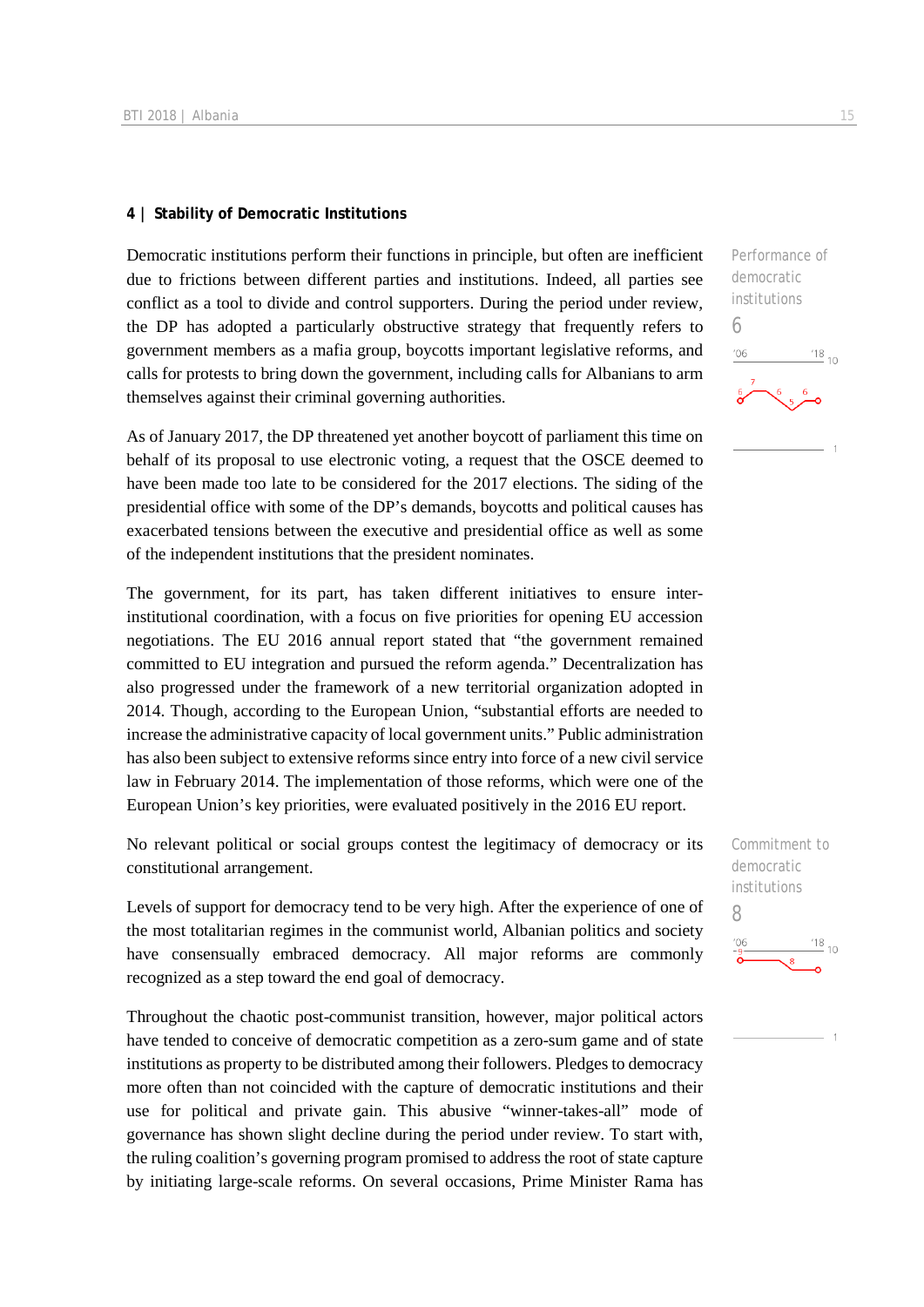called on members of his own cabinet to resist corruption and clientelism, the hallmark of the Albanian system of governance.

#### **5 | Political and Social Integration**

Since the fall of communism, Albania has developed a bipolar political party system, which is dominated by the DP and SP. The two major parties have alternated power, through majority governments and thus maintained effective control over the course of transition. The DP ruled the country between 1992 and 1997, and 2005 and 2013. Meanwhile, the SP ruled the country between 1997-2005, and from 2013 to the present. Yet, the analysis of party systems, polarization and governing experience is often subject to ideologically led misconceptions, particularly related to partyconnections with the past and the winner-takes-all style of governance.

The DP, created soon after the institutionalization of political pluralism in 1990, has represented the center-right and in a way monopolized the anti-communist agenda. Yet, as an umbrella party, the DP leadership included dissident groups and leaders well-connected to the outgoing regime. Sali Berisha, its leader between 1991 and 2013, represented the strata well-connected to the communist hierarchy. Indeed, when confronted with student protests, the communist leadership relied on Berisha to negotiate with them. At one of the initial student rallies, Berisha is recorded to have thanked communist reformers amid boos from the students. Berisha, however, quickly shifted gears and adopted a strong anti-communist rhetoric, while establishing control over DP structures and the state apparatus during his one-men presidency between 1992 and 1997, a move legitimized in the ideological context of anti-communism. The DP leadership that emerged after the DP's loss in the 2013 elections had little to do with party's historic anti-communist causes and was handpicked by Berisha, who still maintains a strong hold over the party's political line, including the fierce anti-communist rhetoric and revolutionary approach to politics.

The SP, created in 1991, emerged from the former communist organization. Hence, the party was often seen as the problematic successor to the communist dictatorship, although from early on it repositioned itself in the tradition of the European centerleft. Indeed, the party has inherited some of the communist party structures, leadership and voter base. The party's leader between 1990 and 2005, Fatos Nano, came from the state intelligentsia of the communist regime. The party's highest organ, however, featured key leaders of the anti-communist student movement untainted by direct relations with the communist regime. Edi Rama, the leader of SP since 2005, was one of the most vocal anti-communist intellectuals prior to the regime's collapse and took an active part in student protests against the regime. Both Nano and Rama became targets of anti-communist zeal. Nano was arrested and Rama was beaten to the point of death, during DP's first government. Between 1992 to

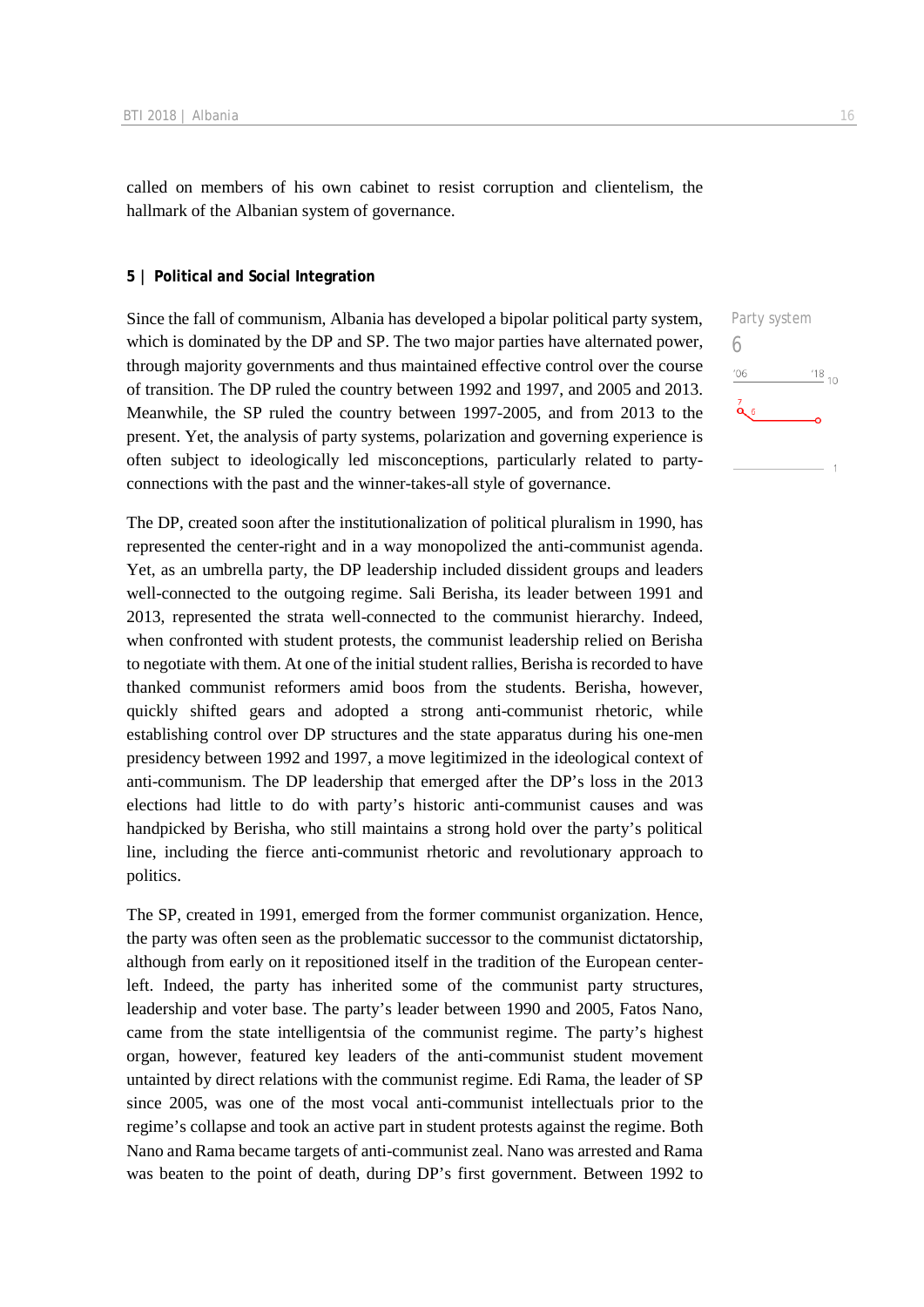1997, intellectuals were also harassed and critics silenced in the name of anticommunism, a move which gained legitimacy in the context of broad antipathies against communism. Even international actors lent support to the anti-communist purges, while failing to see that new structures enforced a system of party patronage and destroyed the foundations of state power. Subsequent governing actors, international institutions and all reform initiatives have had to overcome the obstacle of militant-patronage networks infiltrated within the state.

The main "third" party, the Socialist Movement for Integration, is a split from SP following disputes within the SP over party leadership and distribution of state positions. Between 2009 to 2013, the party entered into a governing coalition with the SP's ideological opponent, the DP, securing crucial ministerial positions supposedly to advance EU membership. Though a few months before the 2013 elections, the party switched and formed an alliance with the SP, a coalition that has persisted from 2013 to the present. The party's tactical shifts, which have enabled it to remain within the governing structure despite governments' ideological provenance, shows that Albania's fierce ideological conflicts don't mean much when it comes to maintaining power. Ideological conflicts more often than not provide a reason to legitimize unruly power-seeking methods and are easily reduced to simple power calculations. In general, smaller parties have difficulties consolidating their position and can secure political influence only when allying with one of the two big party families and their polarizing strategies. The regional proportional electoral system adopted in 2008 has reinforced the bipolar nature of the system, and increased the role of the leaders of the two main parties in determining who enters and stays in the system. Electoral volatility has decreased since 2001 and was relatively low in the 2013 elections (17%).

Albania has progressively developed a diverse range of interest groups. However, the major NGOs are donor-propelled and cultivate political links producing a latent risk of conflict while entangling donor funds in a potential conflict of interests.

The spectrum and activity of civil society has evolved amid the vacuum left by the totalitarian policies of the communist regime and the foreign assistance which was essential to create a non-existing sector. Indeed, the subject of civil society entered the country through Western donor's aid policies that aimed at stimulating civil society participation, and strengthening democratic values and behavior. Foreign assistance has largely contributed to mobilizing local NGOs and enriching the public sphere. The number of registered NGOs is around 8,000, although only 200-300 are estimated to be active. NGOs cover different sectors and some NGOs have proved successful in advocacy work, monitoring government activities and providing expertise that educational institutions are not able to provide. Still, weakness of civil society traditions inherited from the past, strong political influence and heavy dependence on foreign funds have molded a particular type of civil society action. Such action is concentrated in the capital, oriented toward maintaining political

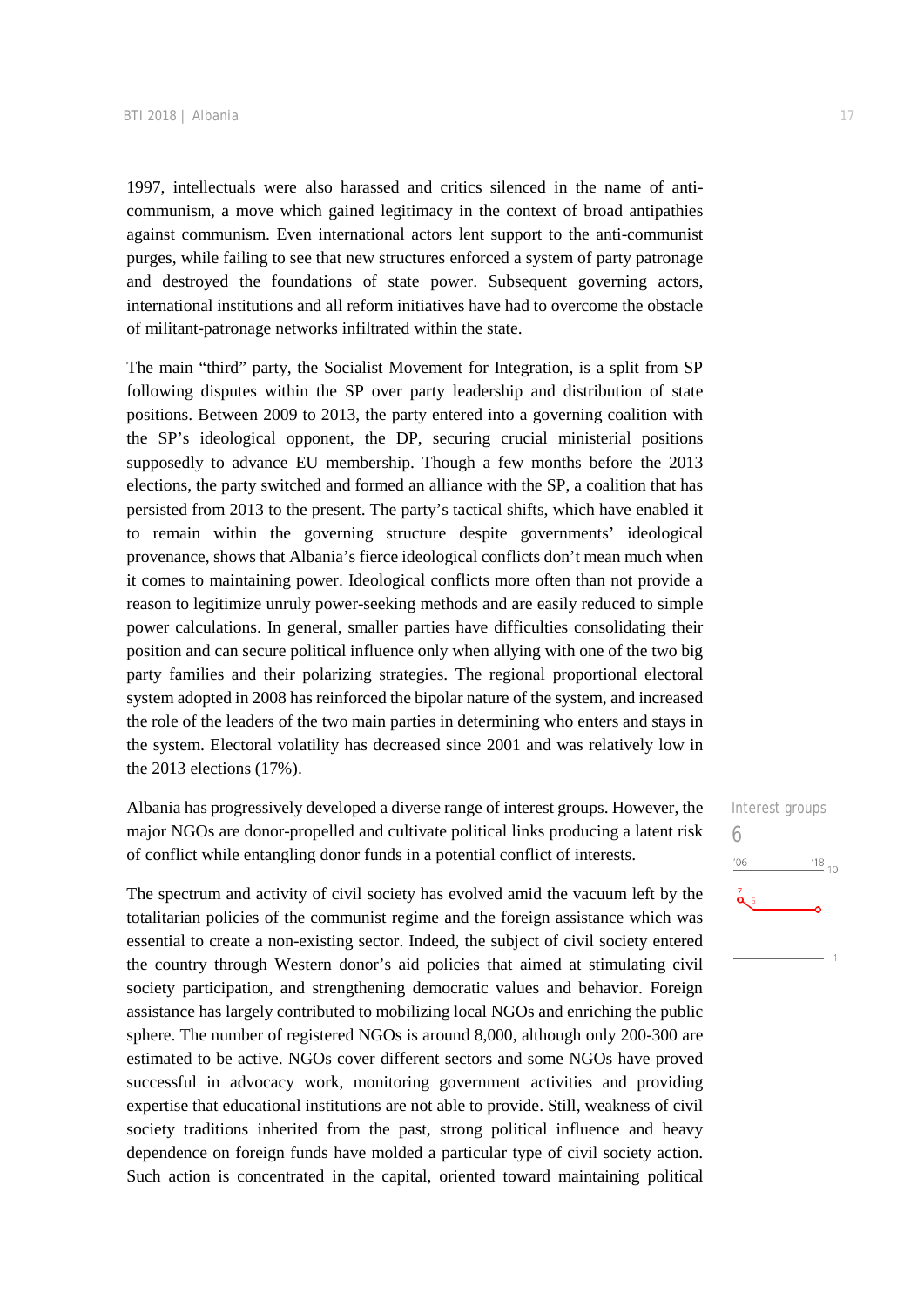connections or the priorities of funders rather than society's concerns. Trade union movements remain very weak and prone to politicization especially due to the lack of large companies operating in the country.

With the gradual withdrawal of foreign funds, NGO sector is also squeezed in between search for funding and profitable political alliances. The creation of Agency for support of civil society since 2010 has not helped much because of the politicization of the agency. A 2015 OSCE report stated that civil society in Albania remains weak and politicized. Despite the structural problems of civil society development, the last two years have seen the development of a new legislative framework including a 2016 law on voluntarism and a law establishing a national council for civil society. The national council has improved the institutional framework for collaboration between the state and civil society regarding key national reforms and policy-making processes, especially on issues of EU integration. Coupled with the government's involvement and new laws on the rights of information, major sections of civil society have ample structural opportunities to engage with and potentially impact policy-making processes.

Having suffered one of the harshest totalitarian regimes ever built in the communist world, Albanians strongly support democracy. For example, the European Social Survey conducted in 2012 has shown that 92% of the Albanians found it important to live in a democratically governed country, which was the highest share among 28 European countries and exceeded the unweighted average of 12 post-communist countries by nine percentage points. No surveys so far have indicated decreasing enthusiasm for a democratic system even at the face of endemic crisis and many problems plaguing the transition.

Albanians, however, have more trouble in assessing how well democracy is functioning and evaluating the work of specific democratic institutions. Public trust in institutions continues to be low. A 2015 survey from the Albanian Institute for International Studies found that 64% of respondents had little or no trust in the courts or general prosecutor, which are the least trusted institutions. The vast majority of respondents, 83%, believe that there are people who are above the law, while 60% of respondents stated that they were disappointed by the political parties. In a context where local institutions have failed to stand up to public expectations, international actors typically remain the most trusted "institution" followed by the media. Citizens often prefer external actors to remain involved in the developments of the country.

There is a fairly high level of traditional forms of trust among the population and a substantial number of autonomous, self-organized groups.

In line with the structure of a traditional society Albanians have a strong sense of traditional forms of solidarity such as family and regional or clan loyalties. These traditional forms of social capital have been precious to sustain networks of cooperation and support during difficult phases of transition and meager social

Approval of democracy 8  $^{18}_{-10}$  $'06$ 

Social capital 6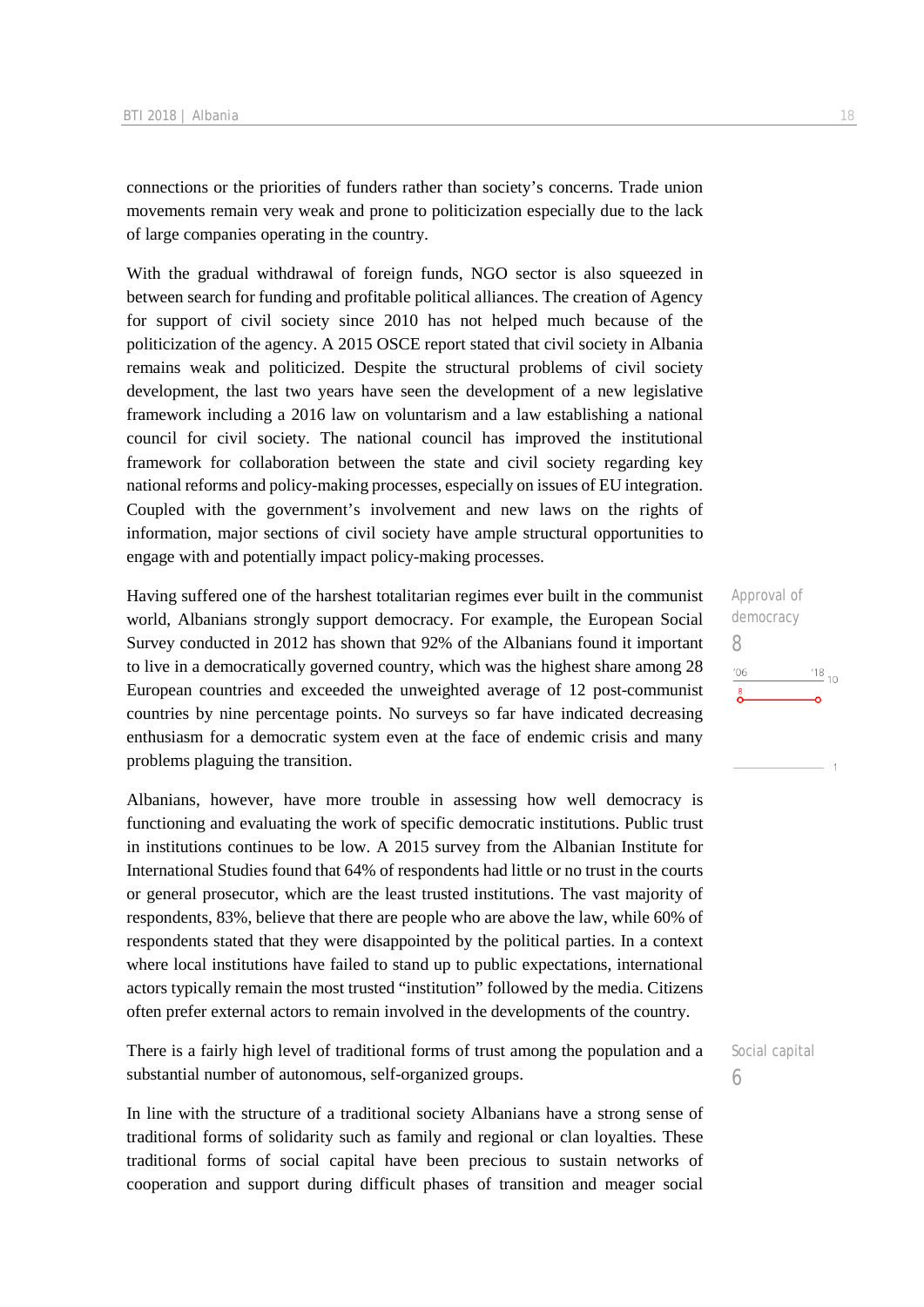welfare mechanisms. But, they do undermine the creation of a more civic culture of participation and solidarity beyond the narrow links based on blood, family or clan structures. In addition, the Albanian society today has developed highly individualistic trends, first as a reaction to extreme collectivism experienced during the former communist regime; and second, because of the 'wild West' nature of the Albanian capitalism.

According to a representative survey conducted on behalf of the European Bank for Reconstruction and Development in 2016, 17% of Albanian citizens declared that most people can be trusted. This share of respondents expressing interpersonal trust was the lowest among 17 central-eastern and southeast European countries.

Greater opportunities for social involvement in policy-making processes, a more open and collaborative government, and reforms that strengthen state authority beyond party-patronage links have improved the level of civil society engagement and confidence in the ability of civil society action to influence the political sphere. Yet, civil society remains weak and politicized. NGO leaders are often entangled in party structures. A few high-ranking politicians from all sides of political spectrum have established their own NGOs, which then benefit from their contacts and knowledge attained while in power positions. This interaction between NGOs, politics and external funding has damaged the perception and role of civil society as a possible independent watchdog of politics. Additionally, the presence of key NGO leaders within current governing structures shows that civil society groups often feature career-oriented individuals with little connection to the attributes of civil society.

# II. Economic Transformation

#### **6 | Level of Socioeconomic Development**

Albania's modest economic growth rates have led to slight improvements in labor market patterns, and have contributed to reducing poverty and social exclusion. The 2014 EU candidate status for Albania report and repeated European Commission recommendations have motivated the government to pay greater attention to tackling poverty and social exclusion, which rarely taken into account by previous governments.

The government's strategy of opening offices around country to facilitate employment has proven successful. Particularly in rural areas, these policies have improved labor force participation rates and reduced poverty.

According to the World Bank, the poverty rate was 14% and the country's Gini Index was 29 in 2012 (most recent available data). Steady progress has been registered by

#### **Ouestion** Score

# Socioeconomic barriers 6 $^{18}_{-10}$

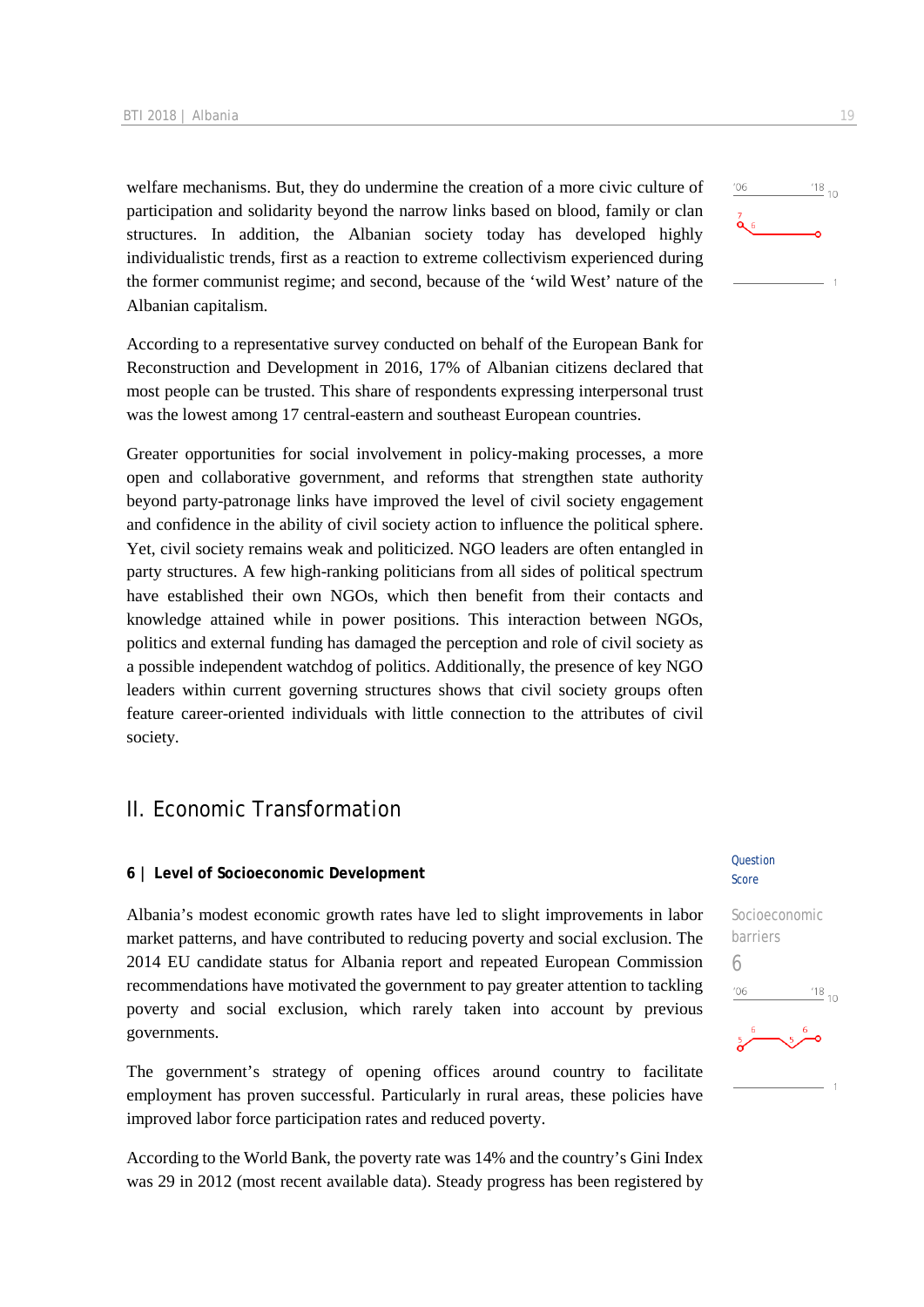the HDI, which ranked Albania 85 out of 187 countries in 2015. Still, the country remains below the average of neighboring countries as well as the average high level of human development for European and Central Asian countries. When adjusting for inequality, the development index deteriorates further.

Despite some slight improvement in employment rates, gender differences in labor participation, public representation, education and property continue to be large. Further challenges involve minority groups, 87% of Roma men and 79% of Roma women work in informal jobs. In addition, 32% of Roma households have no medical insurance, a much greater proportion than in neighbor countries.

|               |           |           |           | 2016         |
|---------------|-----------|-----------|-----------|--------------|
| \$M           | 12781.0   | 13219.9   | 11390.4   | 11926.9      |
| $\%$          | 1.1       | 1.8       | 2.6       | 3.5          |
| $\frac{0}{0}$ | 1.9       | 1.6       | 1.9       | 1.3          |
| $\frac{0}{0}$ | 15.6      | 17.5      | 17.1      | 16.3         |
| % of GDP      | 9.8       | 8.7       | 8.7       | 9.1          |
| $\frac{0}{0}$ | 7.7       | 1.8       | 1.0       | 12.7         |
| $\%$          | 4.2       | 4.6       | $-3.2$    | 7.4          |
| \$M           | $-1395.2$ | $-1702.8$ | $-1222.0$ | $-1142.5$    |
| % of GDP      | 70.4      | 72.0      | 74.1      | 73.2         |
| \$M           | 8821.6    | 8488.2    | 8350.3    | 8437.1       |
| \$M           | 552.5     | 695.8     | 914.7     | 553.9        |
| % of GDP      | $-5.3$    | $-3.1$    | $-3.0$    |              |
| % of GDP      | 16.5      | 18.3      | 18.5      |              |
| % of GDP      | 10.9      | 11.5      | 11.2      | 11.0         |
| % of GDP      | 3.5       | L,        |           |              |
| % of GDP      | 2.8       | 2.9       |           |              |
| % of GDP      |           | $\bar{ }$ |           |              |
| % of GDP      | 1.4       | 1.3       | 1.2       | 1.2          |
|               |           | 2013      |           | 2014<br>2015 |

Sources (as of October 2017): The World Bank, World Development Indicators | International Monetary Fund (IMF), World Economic Outlook | Stockholm International Peace Research Institute (SIPRI), Military Expenditure Database.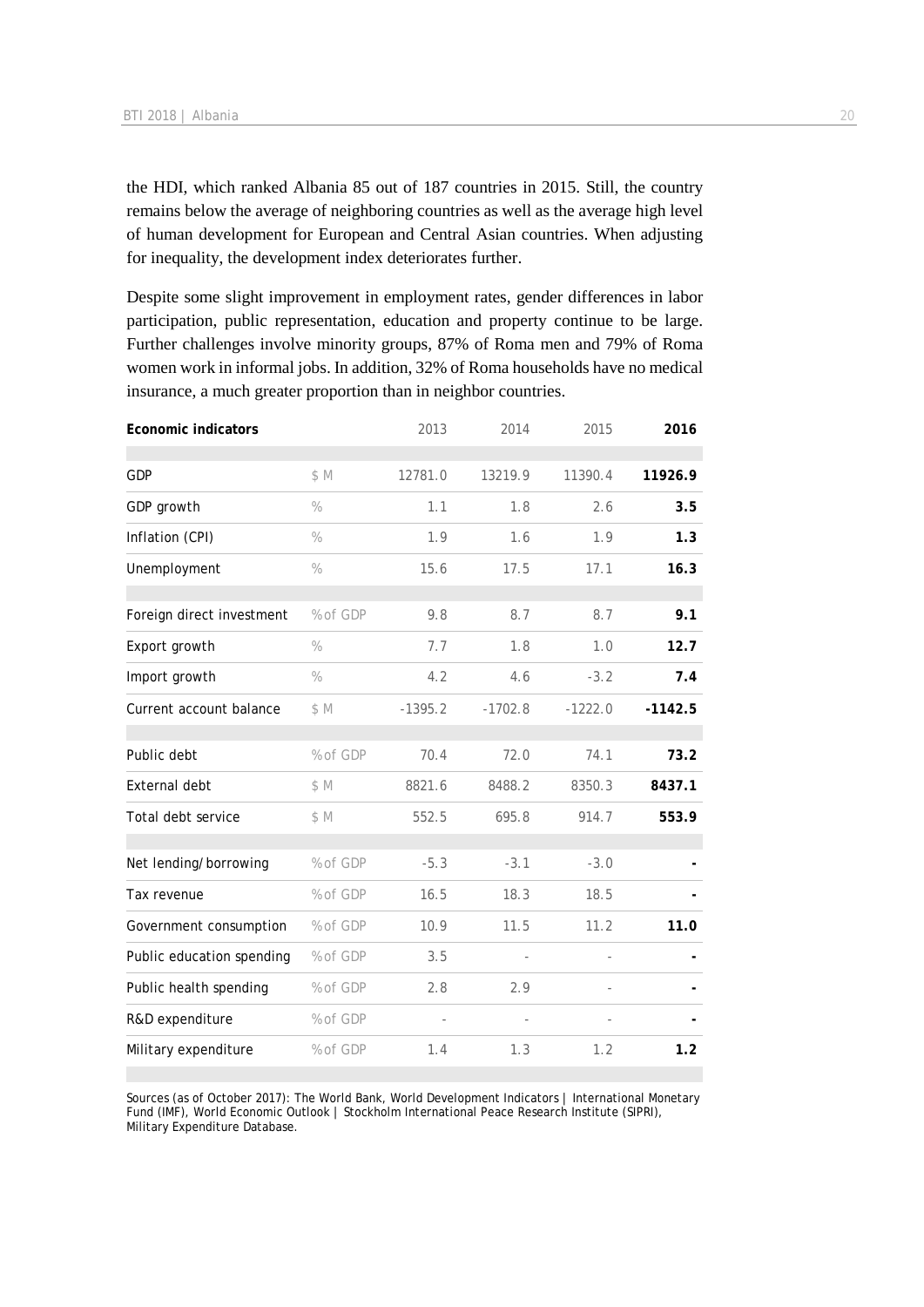#### **7 | Organization of the Market and Competition**

Since the beginning of transition, Albania has pursued an extremely open model of economic development that has resulted in limited barriers in factor movements. Prices are fully liberalized, and the Albanian currency is fully convertible. State involvement in the economy is limited, with the private sector accounting for 80% of employment.

Considerable progress has been made with respect to the World Bank's Doing Business report. In 2016, Albania ranked 58 out of 190 countries, though still below the regional average for Europe and Central Asia.

Progress has mainly been registered in protecting minority investors and trading across borders. Though previous progress had been made in dealing with construction permits and registering property issues. Several years ago, Albania ranked last out of 185 countries. However, the situation is still far from adequate. For example, dealing with construction permits, getting electricity and enforcing contracts are serious difficulties investors' encounters.

The government has made serious efforts to fight informality. Though the large informal sector, weak governance and corrupted rule of law continue to pose a significant obstacle to market activities and the development of a full market economy.

Structural progress has been continuously made in the area of antitrust policies. Albanian Competition Authority (ACA) is the main unit in charge of enforcing mergers or enacting fines on those that hamper market competition. Legislative framework on antitrust and mergers are in line with EU standards. However, enforcement capacity is low, mainly due to weak human resource capacity and a lack of expertise.

Compared to previous years, for unknown reasons ACA's activity has slowed down since 2015, with no fines imposed and all decisions on controversial mergers were positive.

The new terms of the concessionary agreement concerning Tirana airport management, which removed the monopoly position on international flights in 2016, was the most significant effort to tackle monopolistic practices in recent years.

Open trade is a crucial aspect of the Albanian economy. The country has removed all quantitative barriers on foreign trade since 1992 and introduced a range of tariff reductions since joining the World Trade Organization in 2000. According to the IMF, Albania has the lowest import tariffs in the region, while also recording limited



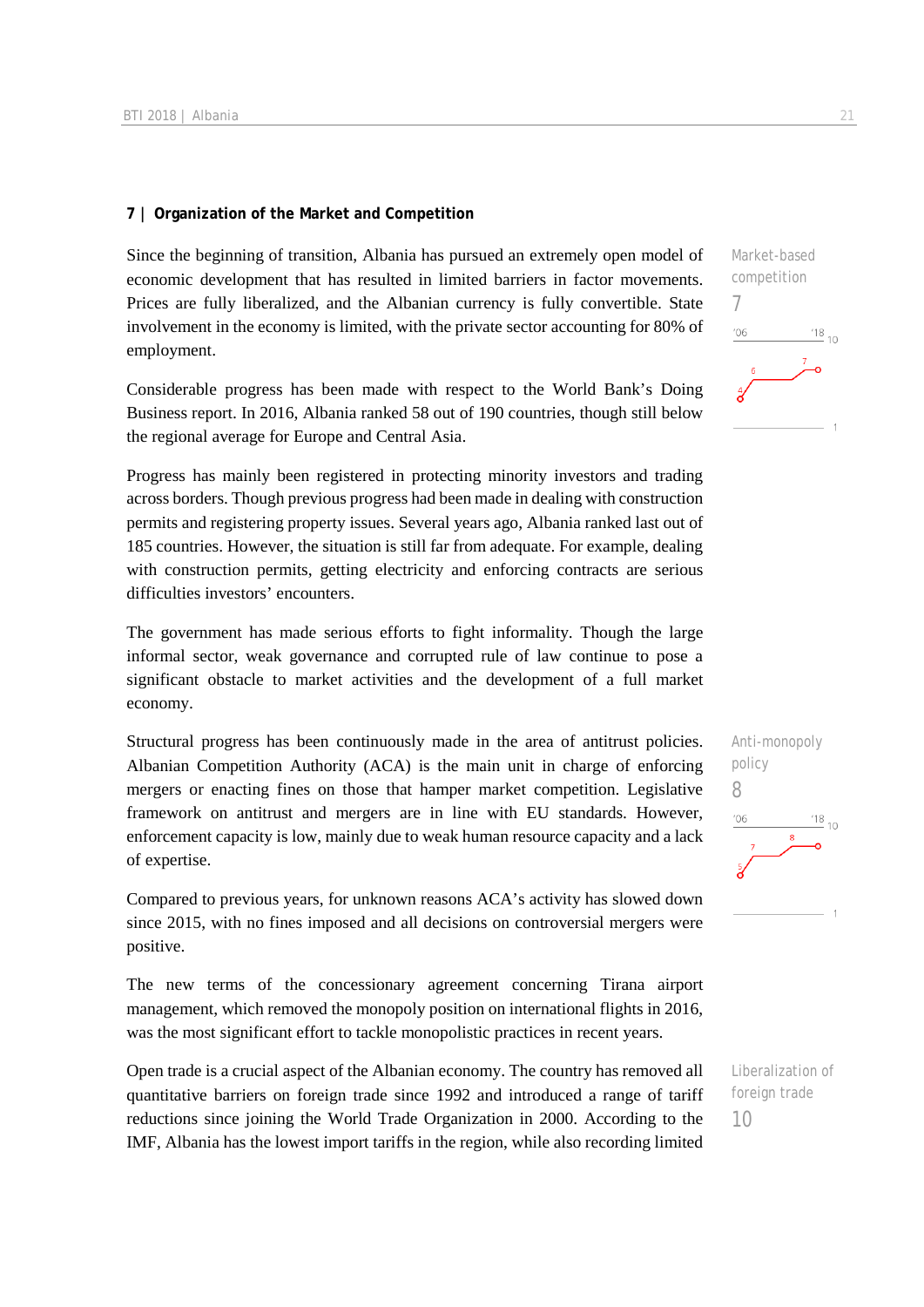non-tariff barriers and various regional free trade agreements, which overall show high trade liberalization.

In the period under review, Albania has improved it cross-border trading procedures. In 2017, the World Bank ranked Albania 24 out of 190 economies for ease of trading across borders, above the regional average for Europe and Central Asia. The newly implemented electronic risk-based inspection system has been successful in reducing the time for border compliance and easing export procedures. Also, the newly created Market Surveillance Inspectorate is expected to produce positive results in the near future. Meanwhile, the mandatory inspections rule for exports and imports has increased the cost and time required for border compliance.

Still, according to European Commission 2016 report the country lacks a national strategy on consumer protection, market surveillance and free movement of goods.

Following the collapse of widespread pyramid schemes and the subsequent economic and political crisis in 1997, all Albanian governments have prioritized structural reforms in the banking sector, including the privatization of state-owned banks and the liberalization of the financial services sector. The banking sector in Albania is completely privatized, while foreign-owned banks account for more than 90% of the asset share in the banking sector. However, there is no stock exchange market in country.

During the period under review, Basel III standards are yet to be implemented. The level of non-performing loans (NPL) remains high at over 20% of all loans. Measures introduced by the central bank, obligating the pay-off from banks balance sheet for non-performing loans older than three years, are expected to drastically reduce the level of NPL. Further improvements waiting to be implemented concerning clarification of tax on bad debt, improved collateral execution and assistance to corporations for recovery resolution plans are expected to improve lending activity in Albania.

Despite the level of NPL, the banking system in Albania remains well capitalized and robust in the period under review. The capital adequacy ratio is over 17%, while its obligatory minimum level is 12%. Private sector lending has slowed down in recent years, while banks hold 58% of the government's domestic debt. The share of foreign currency loans, and deposits remains high and a significant risk.

The limited integration of the country's banks into global financial markets and the decision to convert foreign bank branches into subsidiaries, subject to local supervision, has protected the banking sector from adverse external effects. For example, Greek subsidiary banks hold only 14% of all bank assets in Albania. The government's reduced borrowing from domestic banks to finance the budget deficit has increased available capital in the private sector.



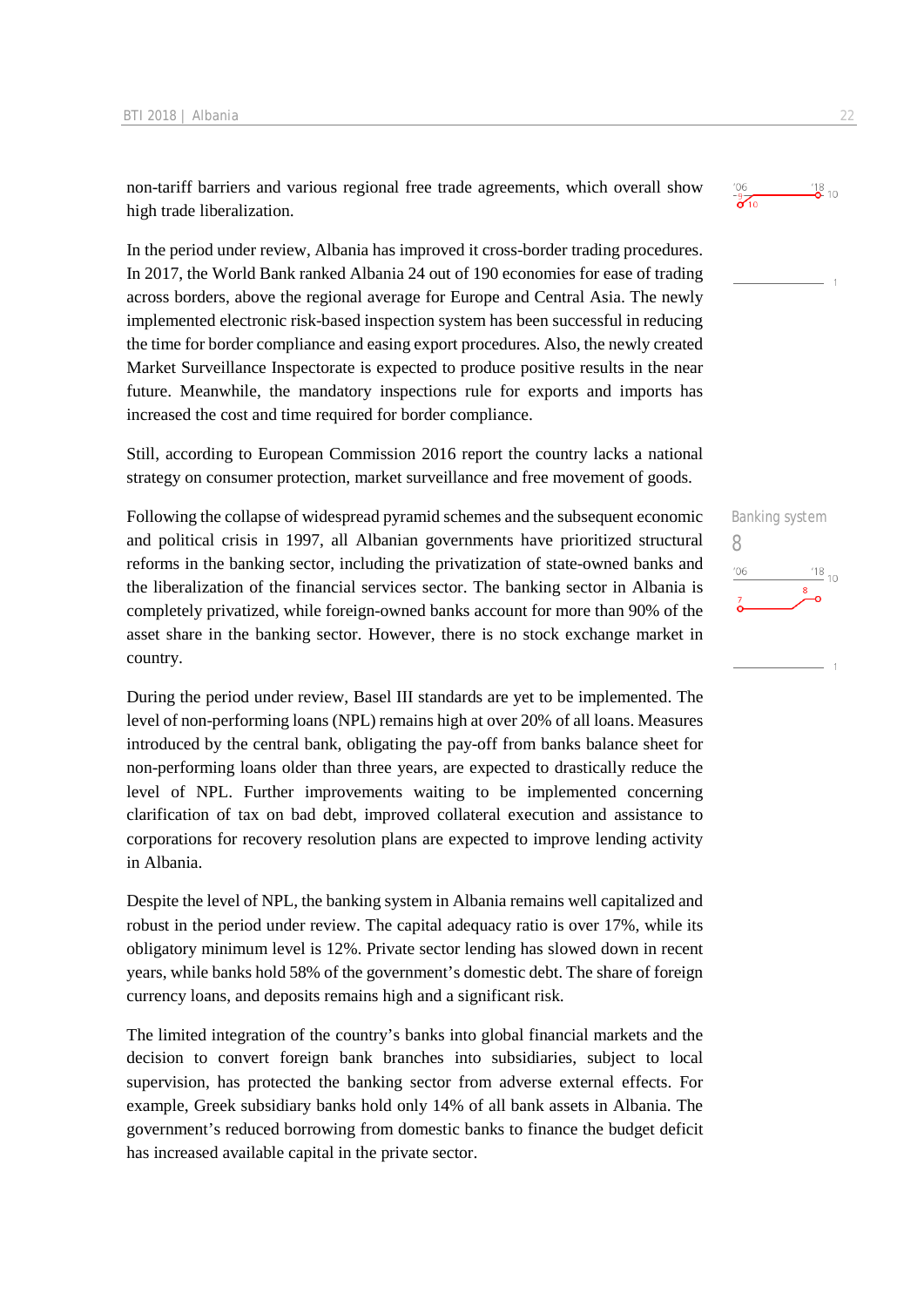#### **8 | Currency and Price Stability**

Contrary to the stability of previous years, in the period under review, inflation has fluctuated in recent years. In 2015, the inflation rate was 1.9% and 1% in the first 8 months of 2016, far below central bank's target of 3%.

Central bank attempts to control the inflation rate by cutting the interest rate to its lowest ever level of 1.25% in 2016 had little effect due to the "euroization" of the financial sector, low commodity prices and below-potential economic output. Despite signaling its intention to keep the interest rate at low levels for an undefined period, the interest rate at the end of 2016 registered over 3%. Against the central bank's claim that this phenomenon is temporary, there is a widespread belief that the interest rate will continue to increase due to increasing government borrowing and the government's hesitation of being financed by domestic banks.

Despite some unprecedented fluctuations due to recent developments regarding Brexit, the local currency, the lek, has been relatively stable against the euro, although the country adopts a policy of floating foreign exchange rate.

The central bank is legally independent and able to determine monetary policies. Also, improvements in management and regulation, after the central bank counted an internal deficit which brought under investigation top layers of management including the governor of the bank in 2014, signaled a positive development. However, despite no official interference, the debt strategy followed by government hampers de facto the decision-making independence of the central bank.

After the sharp increase in budget deficit from 2012, and increasing public debt due to expanded public expenses amid a strained government budget and general economic downturn, macroeconomic balance in Albania has been subject to a substantial revision. This was mainly motivated by the IMF agreement signed in 2014 and recommendations of the European Commission.

Prime Minister Rama's government has pursued improved fiscal governance to gradually reduce the public debt. Public debt is current over 70% of GDP, which is above the regional and surpasses the government's capacity to generate revenue. Indeed, ambitious fiscal rules adopted in June 2016 reduced the public debt limit to 45% of GDP, which was combined with budget adjustments to reach the targeted ratio. Interestingly, there is no deadline or monitoring authority for the target.

Despite government efforts to improve tax revenue to sustain public expenditure, tax raising ability remains poor due to weaknesses in the tax collection system and the large informal economy. Furthermore, low oil and commodity prices, below potential consumption, and weak export demand for Albanian goods have further exacerbated below expectation tax revenue. However, the government kept public expenditure Anti-inflation / forex policy

 $\frac{18}{10}$  10

Macrostability

 $\frac{18}{10}$  10

7

 $106$ 

8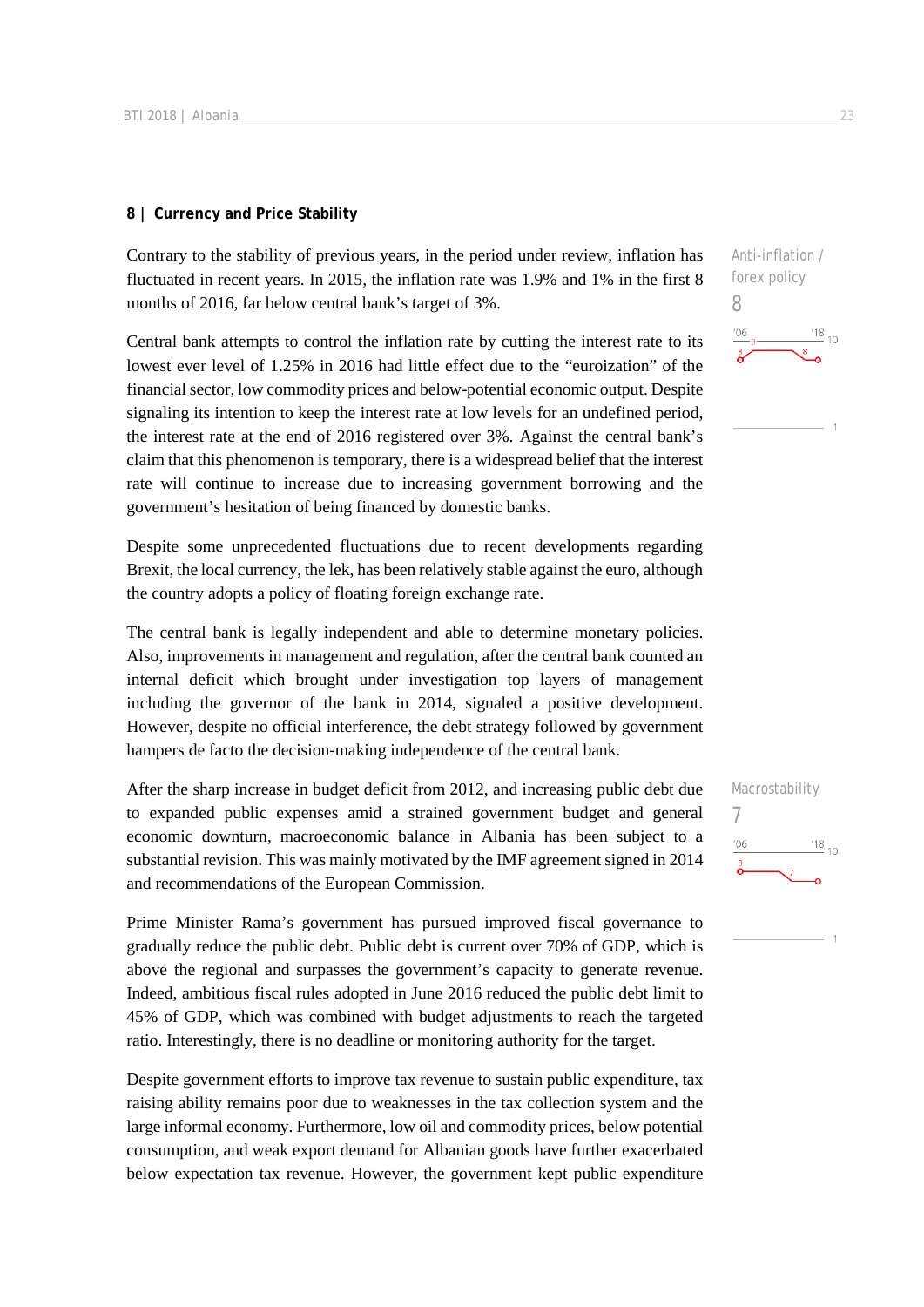under budget, registering 4% of GDP in 2015 after the peak of over 5% of GDP in the previous years, which is expected to decrease public debt in the near future.

In the period under review, the macroeconomic policy mix applied by the government has been appropriate, and consolidated fiscal and expansionary monetary policy. However, the informal economy, the lack of human resource capacity and expertise, widespread corruption, and malfunctioning judicial system has drastically hampered the effectiveness of fiscal and monetary policies.

#### **9 | Private Property**

The uncertainty over land rights remains a crucial obstacle in the country's social and economic development. Unresolved property issues across the country, especially in highly populated urban and coastal areas, inhibit the development of important projects, including in the tourism sector. Political interests, widespread corruption, limited resources and weak institutions negatively influence the effective solution of property rights.

Some developments have been noted regarding compensation for properties confiscated during the communist era. A new law, which entered into force in February 2016, introduced a compensation mechanism, calculation formula and financial resources. However, complaints due to the constitutionality, legal certainty and equality of treatment have led to legal challenges made to the Constitutional Court and further to the Venice Commission.

Registering property, despite some modest improvements, continues to be problematic. Albania ranked 106 out of 190 economies for ease of registering properties according to the 2016 Doing Business report. Intellectual and industrial property rights have registered progress, where the legislative framework exists. Meanwhile, the 2016 Market Surveillance Inspectorate, which is charged with copyrights and industrial property rights, became fully operational.

Given the distortions in the rule of law, enforcing and ensuring property rights continues to be one of the major challenges facing the country. Property issues usually go through all instances sometimes several times, while judgments ordering restitution of properties are often not implemented. Cases addressing the breach of the principle of due process regarding property disputes are accumulated in the European Court of Human rights, and some have been won by the claimants. Corruption and abuse in such cases are especially acute given the lucrative value of these properties and the weak position of concerned individuals. Claimants often lack legal ownership documents because they were forced to destroy them during the communist regime, and sometimes judges who benefited from the Communist regime treat them with resentment.

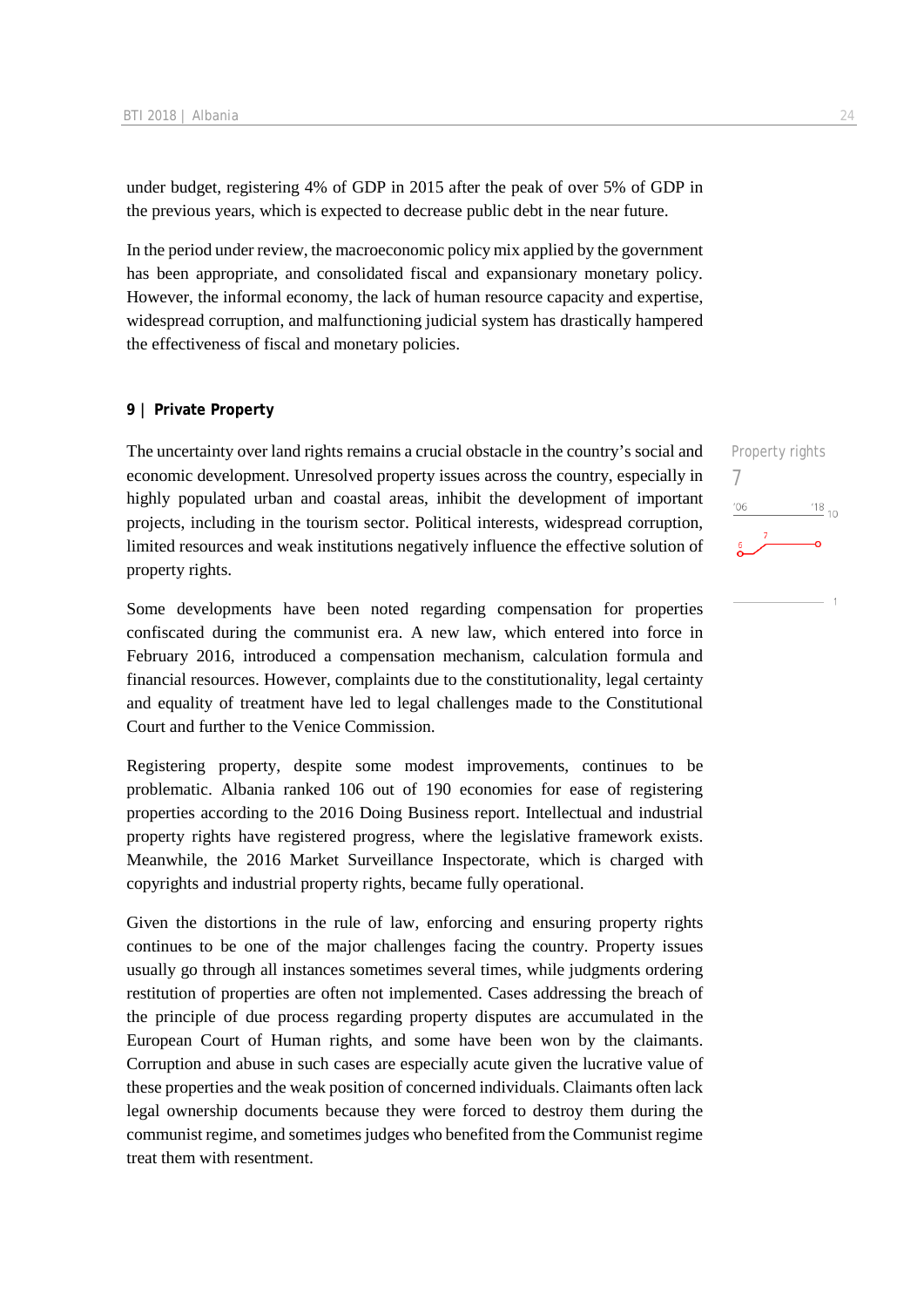The state's stake in the economy remains limited, while private sector accounts for over 80% of GDP and total employment. However, state presence in some key sectors is significant, particularly in the energy sector and natural resources. The situation was further aggregated after the unsuccessful privatization of state-owned energy power distribution company to the Czech power company CEZ. The company was initially privatized and later re-nationalized after a bilateral settlement agreement with an approximate cost to the Albanian government of  $\Theta$ 5 million.

Recently, the government managed to successfully privatize the 100% state-owned insurance company INSIG. After the failed privatization of the oil and gas company Albpetrol in 2013, when the winning bidder failed to provide the down payment, the legal and financial framework for privatization has been reformed. However, low oil prices have reduced investor interest in the privatization of Albpetrol, with the sale still pending.

Albanian governments, past and present, have implemented a number of fiscal and legislative reforms to improve the business climate for foreign investors. This is in line with a general economic strategy to attract investors and privatize strategic sectors, such as the banking, energy and communications sectors. Capital inflows have been crucial in financing the country's high current account and budget deficit.

In the Albanian context of weak governance and problematic institutions, however, general privatization has not resulted in sufficient restructuring and improvement of economic performance.

#### **10 | Welfare Regime**

A public welfare system, including regulations over social policy and institutions is in place, although the government struggles with insufficient sources to deal with the needs of vulnerable groups.

Recent World Bank studies report that the Albanian population is aging and the share of elderly people is expected to double by 2050. This will increase pressure on the pension system, which is largely financed by the state. Therefore, to ensure the sustainability of Albania's pension system, the government in cooperation with international technical assistance has introduced several measures. For example, a new pension reform program approved by parliament aims to re-establish a positive link between contributions and benefits, gradually raising the retiring age to 65 for women to equal the retirement age for men, while the pension ceiling has been removed. Previous delays on pension and disability payments were removed to a large extent.

The new national strategy on social protection aims to reduce poverty and discrimination, and establish a sustainable and equal social care system. Previously,



7

 $^{\prime}06$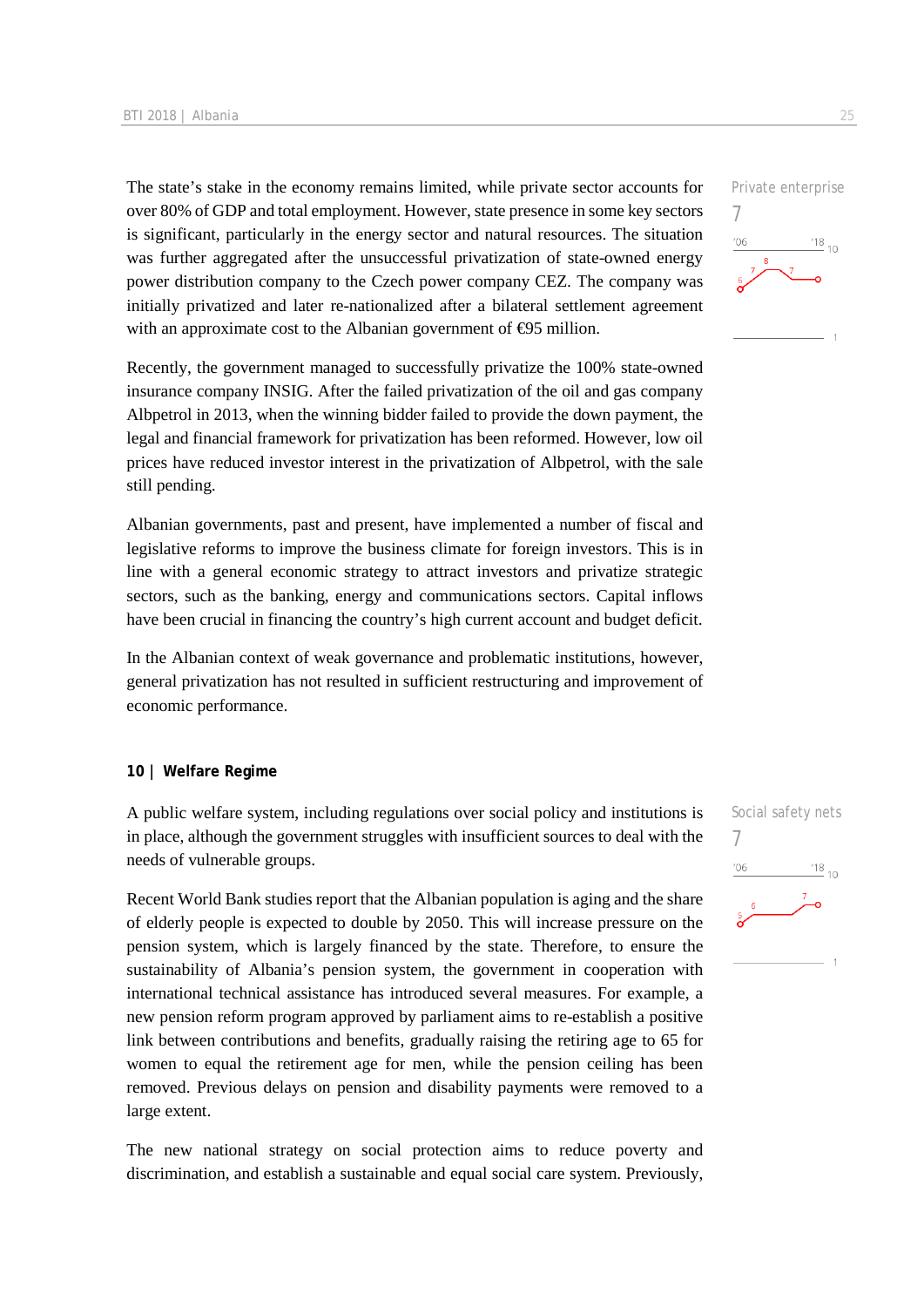the system had been supported by donors. However, a social service project, which provides financial benefit payments to vulnerable groups electronically to reduce the abuse of funds, is waiting still to be implemented.

Roma and Egyptian communities continue to experience very low employment rates and difficulties accessing social protection services, leading to marginalization. Further administrative capacity-building and significant improvement in existing infrastructure is essential to improve a sector ignored through many years of transition.

Albania has been a signatory to most international agreements and has advanced national legislation ensuring equal opportunity. A law on gender equality is in place. The establishment of a Commissioner for Protection against Discrimination coupled with the last amendments to the Labor Code aim to prohibit discrimination based on gender or sexual orientation in the workplace. However, no progress was registered in ensuring equal opportunities between women and men.

During the period under review, the Gender Gap Index ranked Albania 70 out of 145 countries. Indeed, the already low participation rate of woman in the labor force has further deteriorated. According to European Commission data, unemployment rates for men fell from 19.2% in 2014 to 17.1% in 2015, while the unemployment rate for women increased from 15.2% in 2014 to 17.1% in 2015. The literacy rate was 98%, the ratio of female to male enrollment was 1.0 and the gross enrollment ratio for secondary education was 96%, which was higher than in other southeast European countries (World Development Indicators 2016).

In addition, serious offenses and domestic violence against women have surfaced in the period under review, and no significant progress has been made in eliminating this phenomenon.

Despite several legislative amendments to protect minority groups, serious efforts are required to enforce policies that improve the living standards for Roma and Egyptian communities, and people living with disabilities. Particularly disabled people face serious difficulties accessing employment opportunities, and education and health care services, and freely exercising their right to vote.

#### **11 | Economic Performance**

The economic growth rate increased after 2013, following a period of decelerating economic growth. Modest but robust economic growth was registered during the period under review achieving 2.8% in 2015 and 3.2% in 2016 (estimated World Bank data). Private investment in major infrastructure projects, such as the Devoll hydropower plant and construction of the Trans-Adriatic pipeline, together with the

Equal opportunity 6  $\frac{18}{10}$  10  $06$ 

6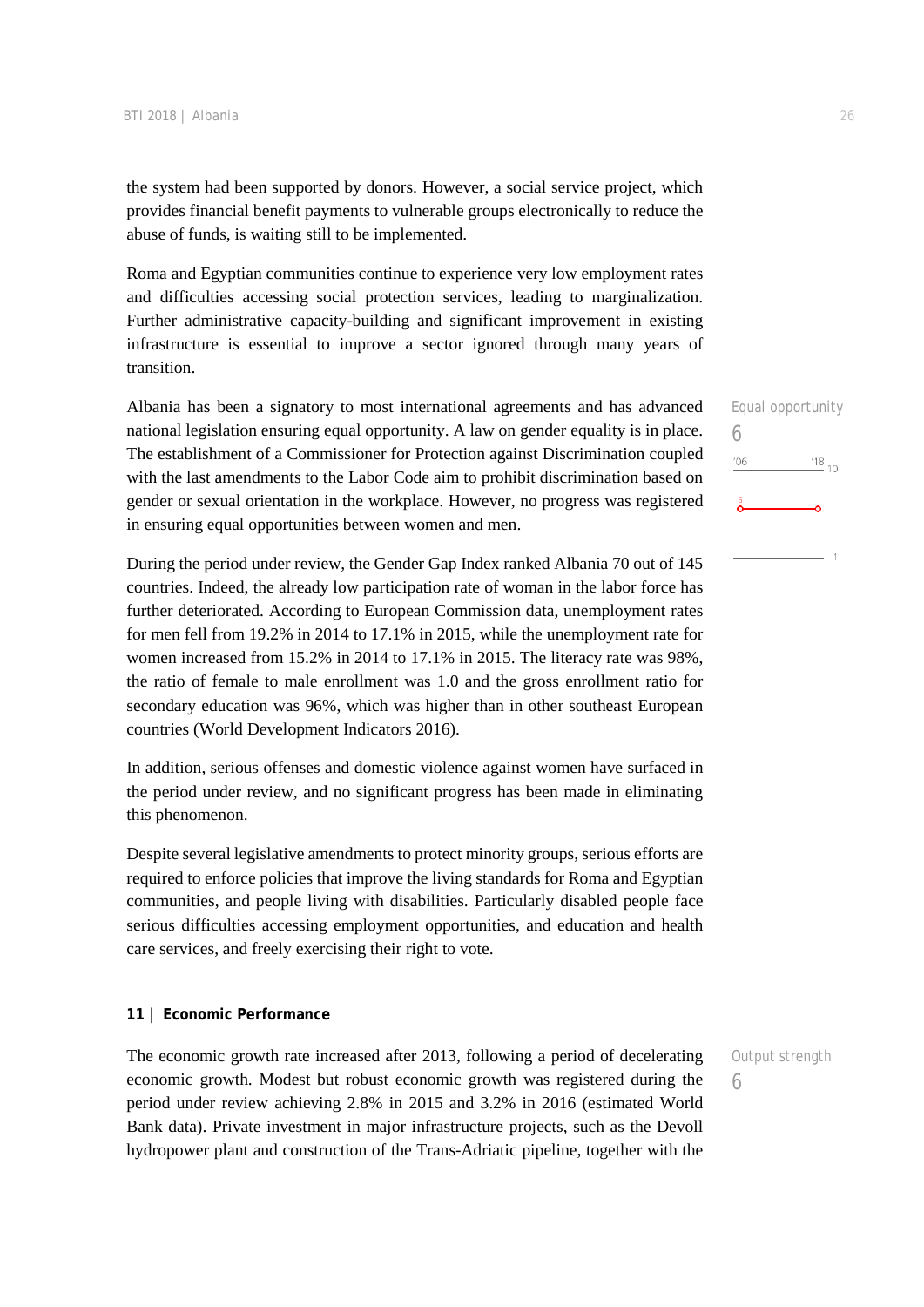growth in the services sector contributed significantly to the overall increase in economic growth.

Expansionary monetary policy has had limited effect on increasing the inflation rate or domestic consumption. Despite a 1.25% interest rate, the lowest in modern Albanian history, the inflation fell to 1% in the first half of 2016, below the central bank's target of 3% set by central bank. This caused the government to indefinitely postponed permits for construction projects in the capital city of Tirana, creating a vicious circle for the construction industry, which indirectly affected several other economic sectors. The construction sector has been driver of economic growth over recent years. Despite falling commodity prices and weak export demand for Albanian products due to a contraction in EU markets, the current account deficit narrowed in 2015 to 11.3% of GDP from 12.9% of GDP in 2014. FDI flows continue to cover about 75% of the trade deficit, which accounts for 8.5% of GDP, while remittances have continued to decrease since the financial crises.

The government has proven able to ensure debt sustainability by consolidating fiscal policy, narrowing the budget deficit to about 4% of GDP in 2015 from over 5% of GDP in 2014, despite the belated payment of public contracts and weaker than expected tax revenue. Consolidated fiscal policies are expected to stabilize the overall public deficit, which currently exceeds 70% of GDP and has risen since 2011, and may even have caused it to decline from 2016.

The unemployment rate has moderately declined from 17.5% in 2014 to 17.1% in 2015. The service sector, particularly tele-services, employ a significant proportion of young people in Albania, and provide services to Italy and other European countries. Recent developments in Italy may restrict Italian companies to contracting tele-services from EU-based service providers, which threatens the jobs of about 30,000 young people in Albania.

#### **12 | Sustainability**

Environmental concerns receive only sporadic consideration and are often subordinated to economic growth. The legal and policy framework together with policy alignment and enforcement in the field of environmental protection are at an early stage of development in Albania. The country lacks the administrative and financial resources to appropriately regulate and monitor a national environmental protection strategy. There are no efforts to promote renewable energies or reduce CO2 emissions. However, a recently proposed law would reduce vehicle emissions and pollution.

Despite some foreign initiatives (e.g., UNICEFs' project to educate children about environmental issues), which are likely to deliver results in the long run, efforts have



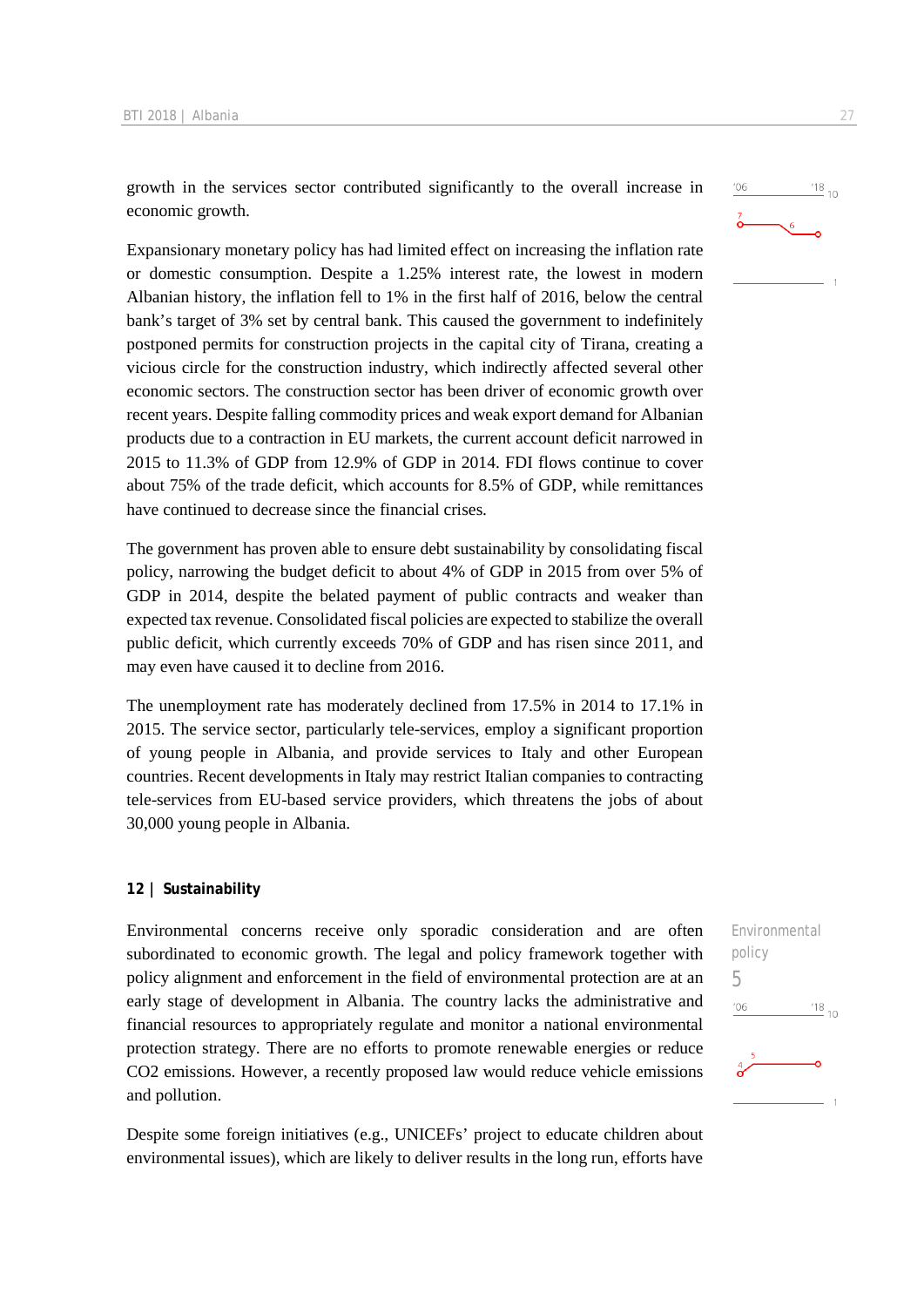not been enough to generate comprehensive and sustainable policies in the period under review. Environmental awareness among citizens is limited.

The 2011 law allowing waste imports was aggressively protested and some small amendments were proposed in 2016. However, the president rejected the amended bill and by January 2017 the bill was yet to be passed by parliament. However, the likelihood that the bill would be effectively implemented is poor given the country's weak rule of law, administrative capacity, institutional arrangements, monitoring system and poor physical infrastructure for waste management.

There is a large reported gap between the supply and demand for labor, which will need to be addressed by improving the quality and relevance of public education. Indeed, the unemployment rate among well-educated people is high. The government has introduced measures to stop the expansion of private universities, which are undermining the public education system. However, a 2016 EU progress report highlighted the high level of corruption in the education system, which is facilitated by the lack of transparency in recruitment processes.

Despite a government pledge to increase public expenditure, education spending is under 3% of GDP, the lowest in the region. Meanwhile, expenditure on research and development is almost none existent and amounted to only 0.4% of GDP in 2015. Considering that most businesses in the country provide low-technology, laborintensive and low-cost products, there is an immediate need to increase funding for R&D. Though the R&D sector requires rebuilding from scratch.

Some progress has been noted in adopting a pre-education strategy. However, the quality of education needs to be improved as the country's low PISA results demonstrate. Furthermore, raising the quality of teaching needs to be combined with ensuring that students acquire the technical skills demanded in the labor market.

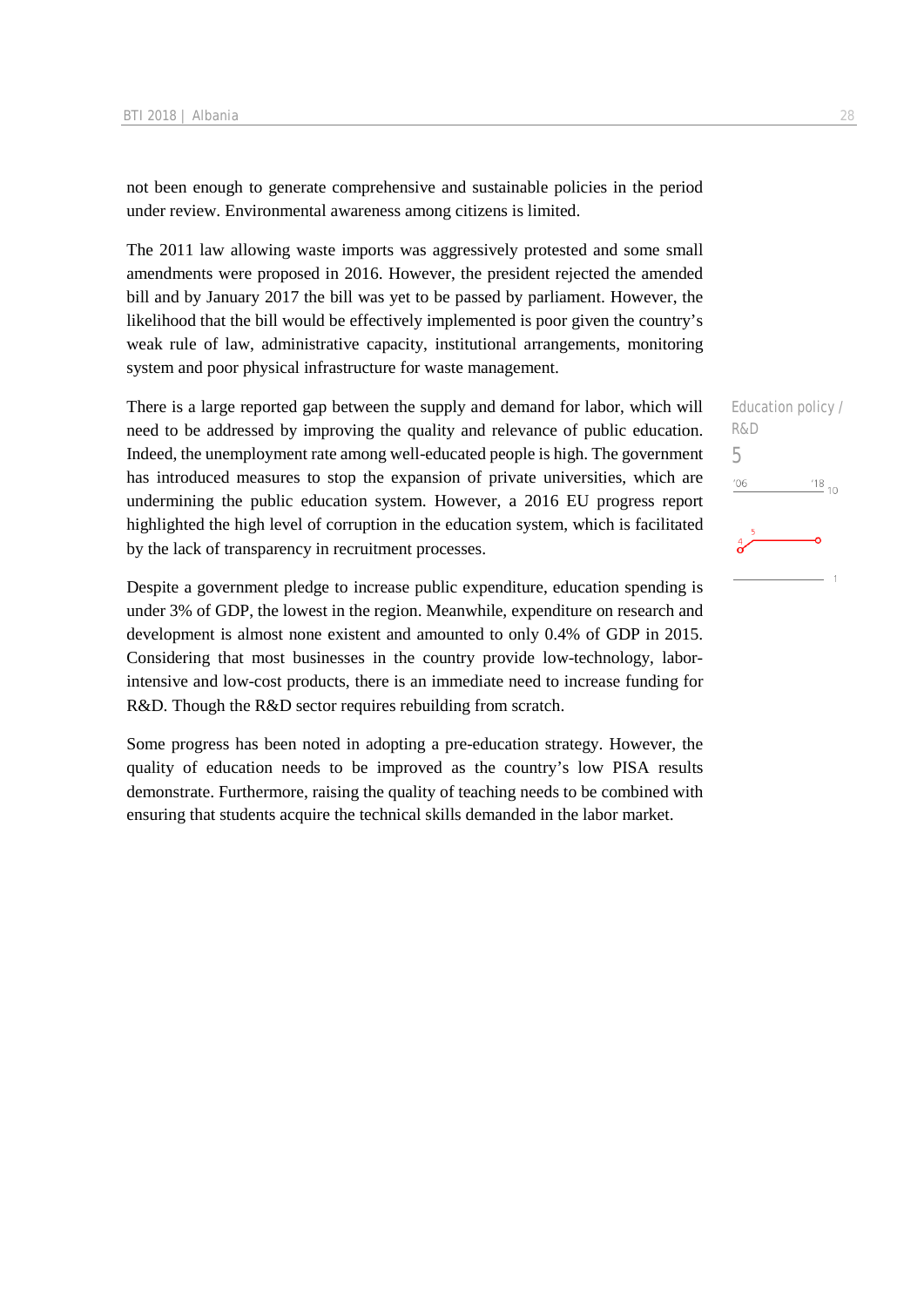# Governance

## I. Level of Difficulty

Structural constraints on governance in Albania are fairly high. The quality of basic education is low and poverty continues to be widespread. There are significant infrastructural deficiencies.

At the onset of democratic transformation in the early 1990s, Albania faced the legacy of one of the harshest dictatorships ever built in the communist world. The maverick communist regime (1945-1990) used Stalinist methods of repression until the very end of the regime, wiping out all sources of dissent. The lack of autonomous units within the state and society deprived the country of organized dissent, and even individuals able to envision democratic change and lead the country toward democracy.

The collapse of public order in 1997 left behind an acrimonious political atmosphere, a vacuum of state authority, a deeply polarized society and lack of minimum security services. As a result, the very existence of the state was called into question. This was also the period when powerful businesses and criminal groups often well-linked to political party networks privatized decision-making mechanisms, and seized control of major sectors of the economy and politics.

Given the collapse of state institutions and their merging with informal patronage networks, every subsequent ruling majority faced the massive task of rebuilding state institutions. Most incoming governments however continued to exploit the weakness of the state and use the state as a piece of property to be distributed among their followers, cronies and networks. Unsurprisingly, for more than two decades, Albanians were left to believe that violating the rule of law would be tolerated. This included the theft of electricity, occupation of public spaces, illegal construction, corruption of public officials and tax avoidance. In general, a "solve it yourself" culture developed, which ultimately turned the state institutions into dysfunctional empty shells.

The development of civil society and its impact on the processes of transformation is also closely related to the legacy of the country's authoritarian past. The communist regime adopted a harsh line against any forms of resistance or autonomy. The regime imprisoned autonomously minded intellectuals and professionals, while outlawing independent organizations at least since 1956. Instead, the regime created a widespread network of party-related associations, which were to educate and control

Structural constraints 6 '06  $^{'}18$ <sub>10</sub>  $\alpha$ 

Civil society traditions 7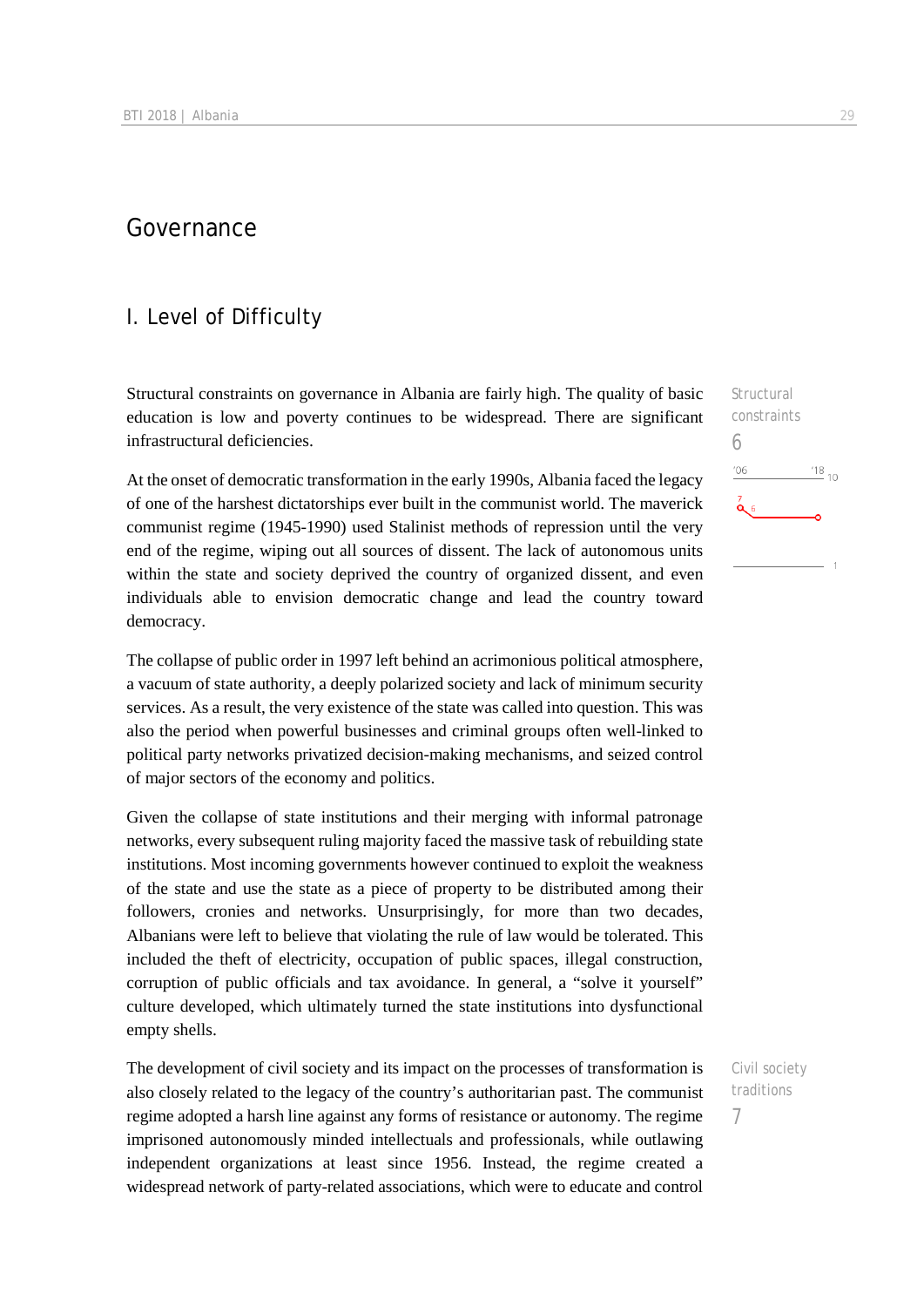the socialist citizen. Social control was so intrusive that it extended even into the private sphere of citizens' lives, and sought to control their musical preferences, book interests and even clothes. As a result of this deep oppression, civil society in postcommunist Albania lacked the normative values and political will that civil society played in the process of regime change elsewhere in the former communist world.

After communism, civil society had to be built from scratch, while facing a strong public distrust toward voluntary work. In the past, unpaid work had been forced on the population by party organizations. Foreign assistance and donor support have contributed to creating a relatively active NGO sector, but civil society in Albania has still to develop both political autonomy, agendas independent of donor organizations, internal capacities and voluntary networks, which would make them sustainable and link them to social concerns. Despite these difficulties, the last two years have seen the development of institutional and legal framework that aims to encourage the involvement of civil society organizations in policy-making process and should help to activate civil society action.

The homogeneity of the Albanian population (90% are ethnic Albanians) has mitigated the probability of internal strife that would challenge the terms of citizenship or the unity of society. Nonetheless, the leading parties' confrontational rhetoric and winner-take-all approach to power throughout the difficult experience of transition have nourished long-standing political divisions that sometimes overlap with regional divisions. Specifically, northern areas of the country, which were particularly targeted by the communist regime, tend to be stauncher DP loyalists and often receive preferential treatment when the DP is in power. The power base of the socialists is in the south, which is a stronghold of socialist party structures. Party patronage schemes and sometimes fierce ideological rhetoric tends to enforce partisan loyalties, especially as the parties tend to allocate public sector jobs through party networks and associates.

As already noted throughout this report, the period under review is marked by a fair share of political polarization and bickering between the two major political blocks that dominate the political spectrum. Insults and accusations are common in political speeches, political declarations and political TV shows. The Albanian parliament is often turned into an arena of mutual accusations and denigrations, which often surpass the limits of civilized political dialog. Most shockingly, opposition leaders have referred to the governing authorities as an "alliance of thieves, a "government of crime" and a "prime minister of drugs." On a few occasions, the governing authorities challenged the opposition, demanding evidence of their accusations in the court. However, the opposition provided no evidence and instead justified their accusations as political debate. In addition, the opposition has used every opportunity to make ultimatums, incite violent protests, boycott institutions and call for armed resistance even on issues that involve long-delayed reforms, such as the enforcement of delayed payments on energy consumption or control of illegal buildings.





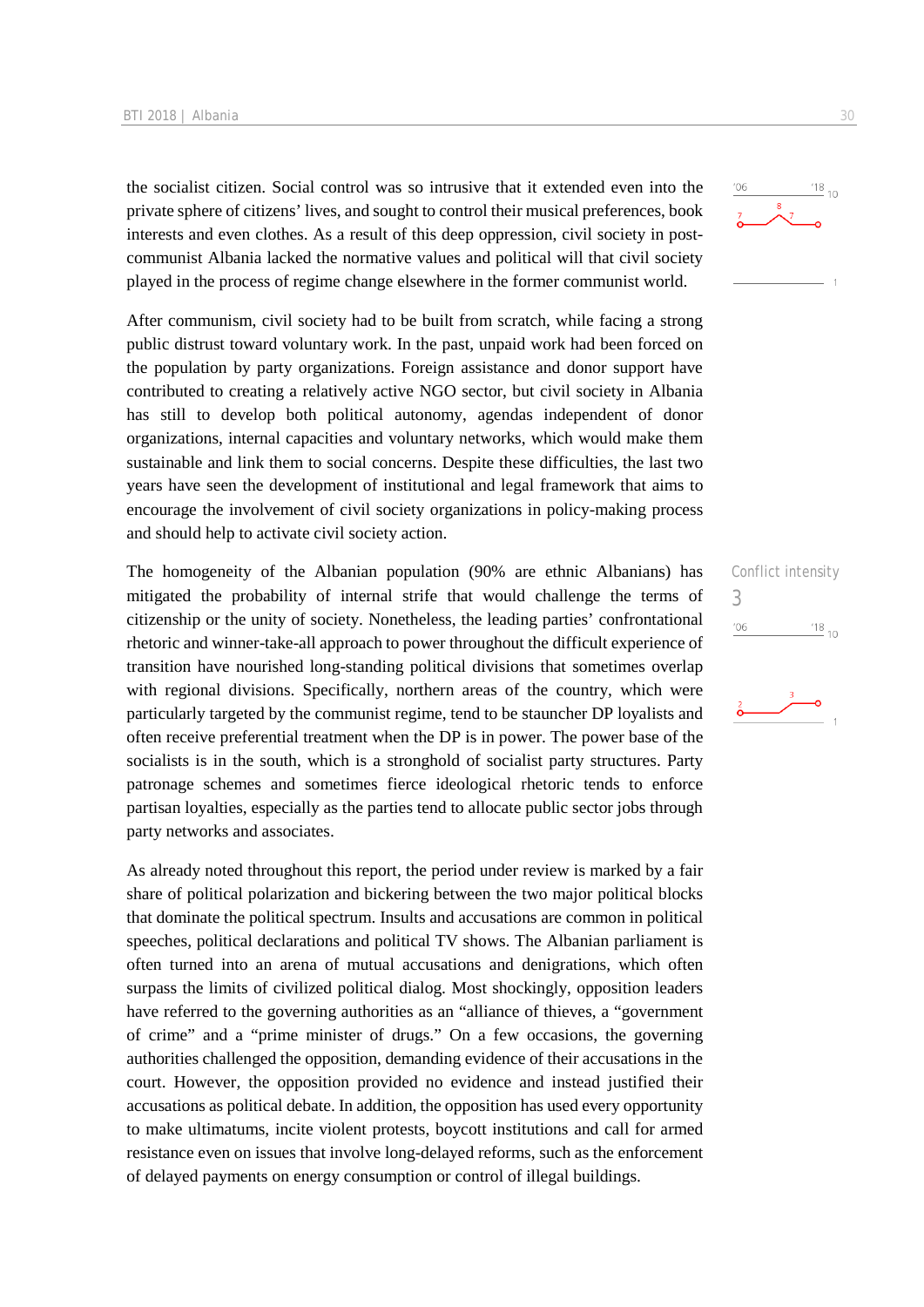### II. Governance Performance

#### **14 | Steering Capability**

Since the end of communism, all Albanian governments (whether on the right or left) have set their priorities in line with the ultimate goal of integrating into European structures. This is among the few issues where Albanian politics avoids divisiveness and targets reforms closely related to the EU integration project. The European Union's 2010 comprehensive opinion on the country's preparedness to take on the obligations of membership identified a list of 12 priorities that have since focused on issues related to the rule of law. The most important single obstacle to opening accession negotiations is reform of the judiciary. The government has remained very focused on the issue of EU integration and various government strategies have set specific milestones regarding EU integration. The government has established a board on EU integration composed of the key government ministers in charge of key policy areas identified by the European Union. The EU 2016 reports stated that the government was engaged in EU-related reforms and continued to make progress in meeting EU objectives for opening accession negotiation. According to the European Commission, Albania has the necessary legal and institutional framework for policy development and coordination, although strategic documents are not sufficiently aligned with medium-term fiscal plans and lack appropriate cost estimates. The reforms undertaken so far, especially the painful reform of the judiciary, all attest to a coordinated and comprehensive effort to advance EU integration.

In Albania, legal commitments and implementation might well be two different things. As EU annual assessments note on almost every occasion, deficient implementation and weak institutional capacities hinder the realization of declared objectives and priorities. During the period under review, the government has shown determination to go through difficult reforms addressing informality, the judiciary, organized crime and the enforcement of state authority in general.

Proper implementation, however, requires the collaboration of a wide range of institutional actors – particularly independent institutions – which often have everything to lose from substantial reforms. During the period under review, an opposition prone to boycotts, a partisan presidency and the lack of independent state institutions have obstructed the implementation of reforms. Indeed, the big question here is how to reform institutions that are not interested in reforming. The foreignsupported judiciary reform, which advanced with the support of the governing authorities and its international sponsors, promises well for future of implementation. With this reform, the country has made a huge step toward depoliticizing the judiciary and tackling corruption within it. Furthermore, this promises to be a crucial step toward ensuring independent oversight, and strengthening checks and balances.

#### **Ouestion** Score



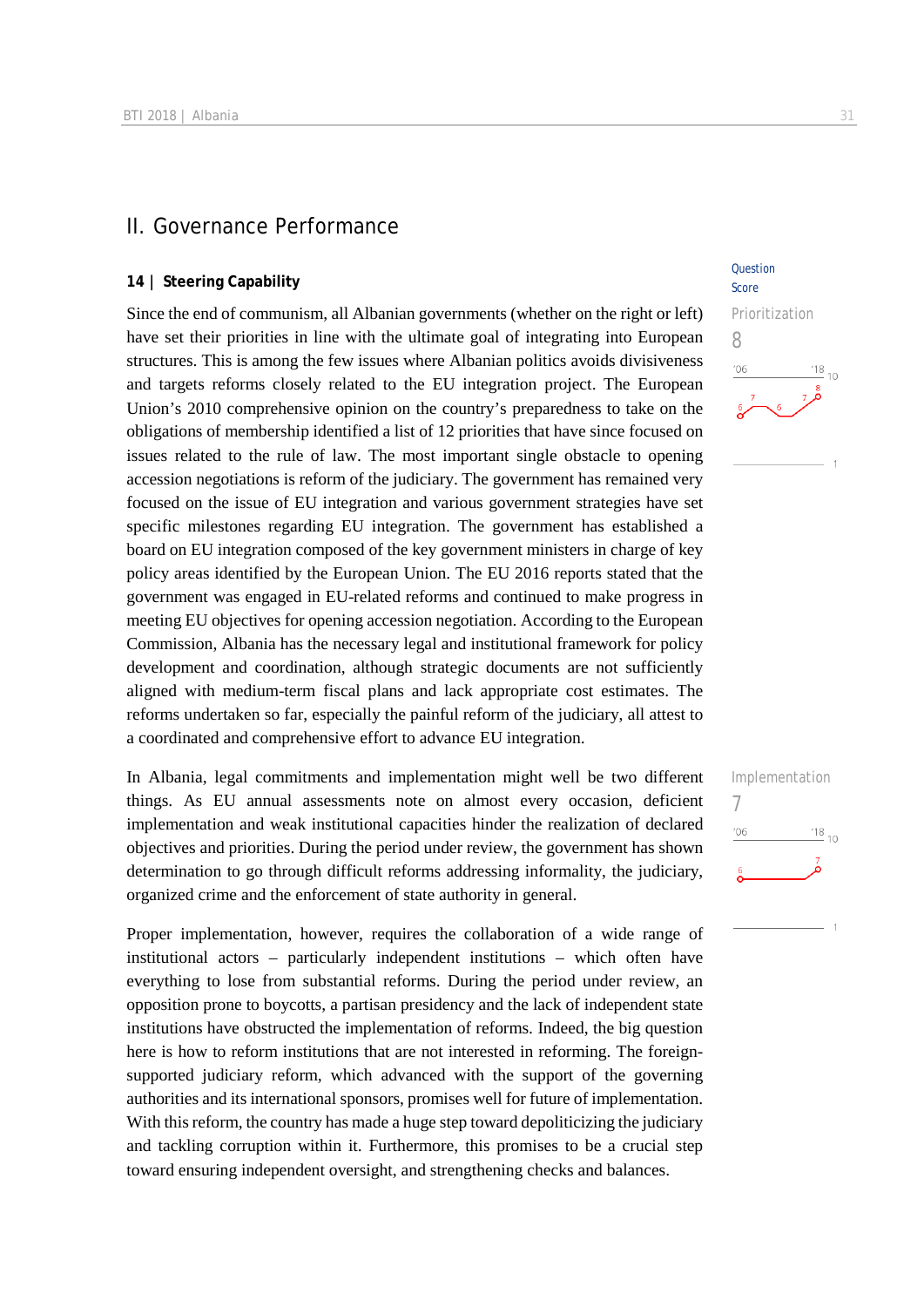Albanian political actors have been very flexible in shaping and adopting their strategies to the circumstances that have arisen in different stages of transition. Although much learning and adaptation has taken place at the level of individual personalities and political parties, a constant reshuffling of administrative staff has prevented institutions from accumulating the experience and expertise that characterizes modern state bureaucracies. During the period under review, the introduction of transparent rules for civil service recruitment and a certain stability of personnel at different levels have reduced the perceived politicization and inefficiency of the administrative structure. The young age of crucial members of cabinet, also related to NGO activity and advocacy works, has shaped a flexible model of governance more open to learning and external expertise.

#### **15 | Resource Efficiency**

The Albanian government has increased its efficient use of available human, financial and organizational resources. Most of the reforms undertaken in the last two years fit into the government's pledges to deal with root causes of the state weakness and take a long-term vision to developing state capacities. Although Albania in the last two years looks like a huge and ongoing construction site of reforms, most of these reforms have started taking shape and even deliver. The reform of public administration to strengthen professionalism, stabilize staff turnover and mobilize administrative resources to achieve EU integration demonstrate a focused and strategic approach to human resource management. Similarly, increasing economic growth has enabled the government to increase public investment including in improving urban infrastructure, tourism and health care services. The preparation and implementation of the state budget has become more transparent and open to involvement of interest groups. Parliamentary debates on the budget, however, have generally been highly contentious and featured little in the way of content-oriented discussion. The government typically refers to the budget as one of "integration," whereas the opposition criticizes it as a budget of "crisis."

According to a 2016 report of the European Commission, Albania has established procedures for merit-based recruitment of civil servants, although the capacity to implement the civil service law in practice and to effectively manage human resources in public administration remains limited.

Intra-governmental frictions and competition are limited. Most crucial policy initiatives tend to come from the office of the prime minister. Ministers in the new cabinet are part of the prime minister's close circle of political loyalists, a system which is to some extent enforced by the closed-list electoral system and a practice followed by all institutions. At the same time, the Rama government has moved to institutionalize mechanisms of policy coordination between different ministries, which is an improvement compared to the former centralization of all policy



Efficient use of assets 5  $\frac{18}{10}$  10  $'06$ 

Policy coordination 7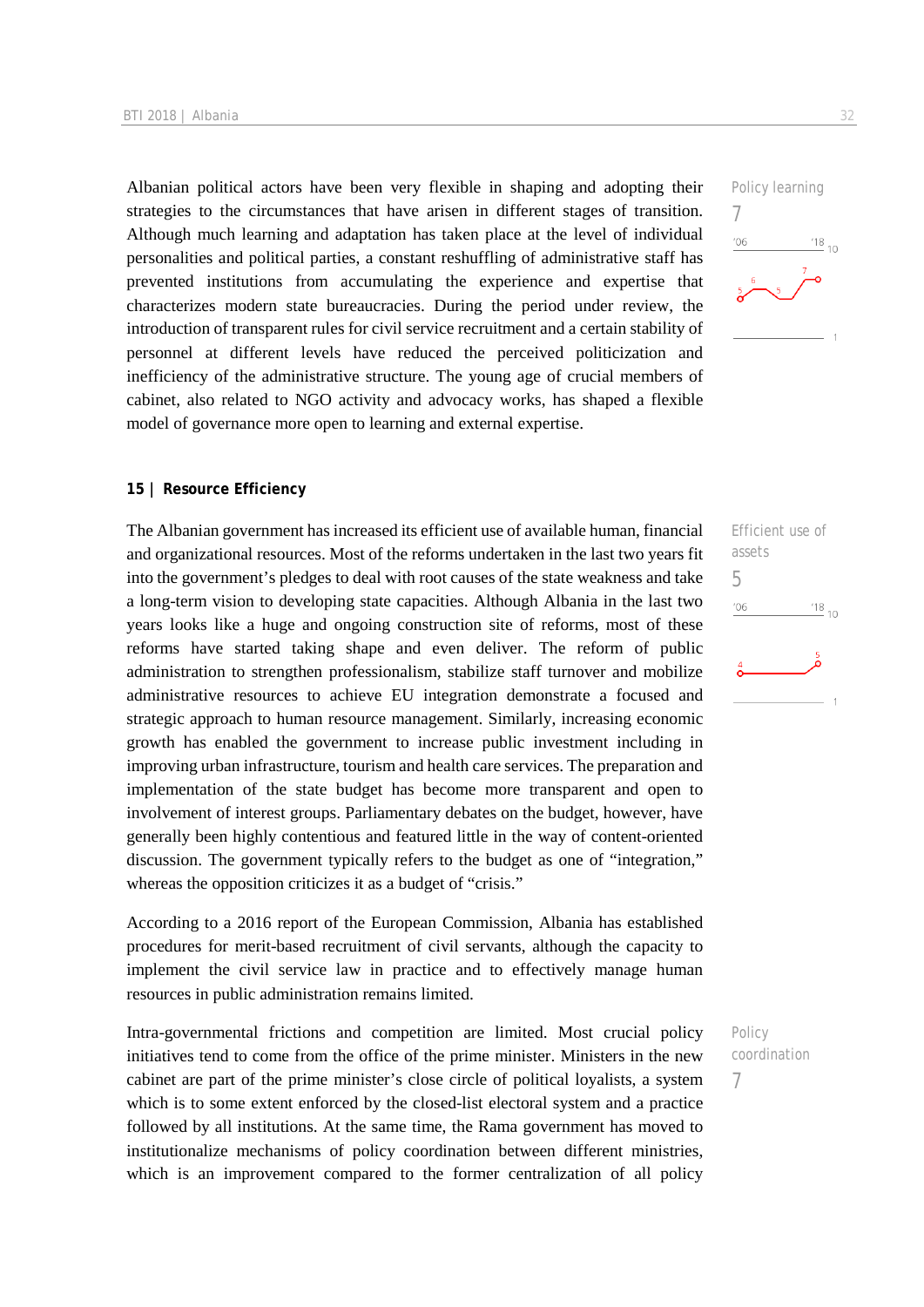objectives within the office of the prime minister. Specifically, the creation of a new Department of Development, Programing and Foreign Financing at the office of the deputy prime minister aims to ensure that budget allocation, donor funding and strategic investments are consistent with key government priorities.

The SP-LSI coalition government has not always been smooth. The LSI, the second largest party in the coalition, controls key sectors such as the Ministry of Justice and Ministry of European Integration. In several cases, however, the LSI has articulated different positions from those of the ruling majority regarding the course of reform. Frictions between the ruling parties were particularly evident in reforming the judiciary when the LSI articulated its own separate positions on various issues. Having flirted with different political positions and having been in power since 2009, the LSI also has more vested interests particularly in certain sectors and institutions controlled by the party.

Corruption has been the buzzword of Albanian transition at least since the collapse of state structures in 1997. Corruption is associated with weak state institutions, poorly functioning checks and balances, politicized institutions, rent-seeking elites, clashing politics, and a poor society in which the state remains a major source of employment. State capture here involves a vicious cycle linking prominent politicians, sub-servient state officials, weak independent institutions and strong business interests. Dealing with corruption and state capture has attracted considerable public attention and substantial donor funds and now tops the country's EU-related reform agenda.

The Rama government has adopted a systematic approach to fight the phenomena at all fronts through legislation, the enforcement of related agencies, and attempts to strengthen the state's coercive apparatus, reforms which are evaluated positively in EU reports. These changes include: publishing senior officials' asset declarations, checking these declarations more regularly, punishing violations, assigning all cases of corruption to a specialized prosecution and court, creating a network of anticorruption focal points in all line ministries, appointing a national anti-corruption coordinator, clarifying the procedure for lifting the immunity of high-level public officials and judges, introducing a new law on access to information among others.

Nonetheless, as to date, there is no record of the prosecution and conviction of highlevel officials, even in the face of blatant evidence provided by the media. The general prosecutor is arguably very passive on the issue. Nominated by the DP-supported president, the general prosecutor is widely seen a "political weapon" serving the party that placed him in that position by dismissing almost all blatant cases of corruption. During the period under review, the judiciary has been at the center of a crucial reform, which was prolonged, resisted and delayed at every stage by key actors until confirmed by the Constitutional Court in December 2016. The involvement of international actors in key structures, which will be responsible for supervising the

| Anti-corruption |                    |
|-----------------|--------------------|
| policy          |                    |
| h               |                    |
| '06             | $\frac{18}{10}$ 10 |
|                 | 5                  |
|                 |                    |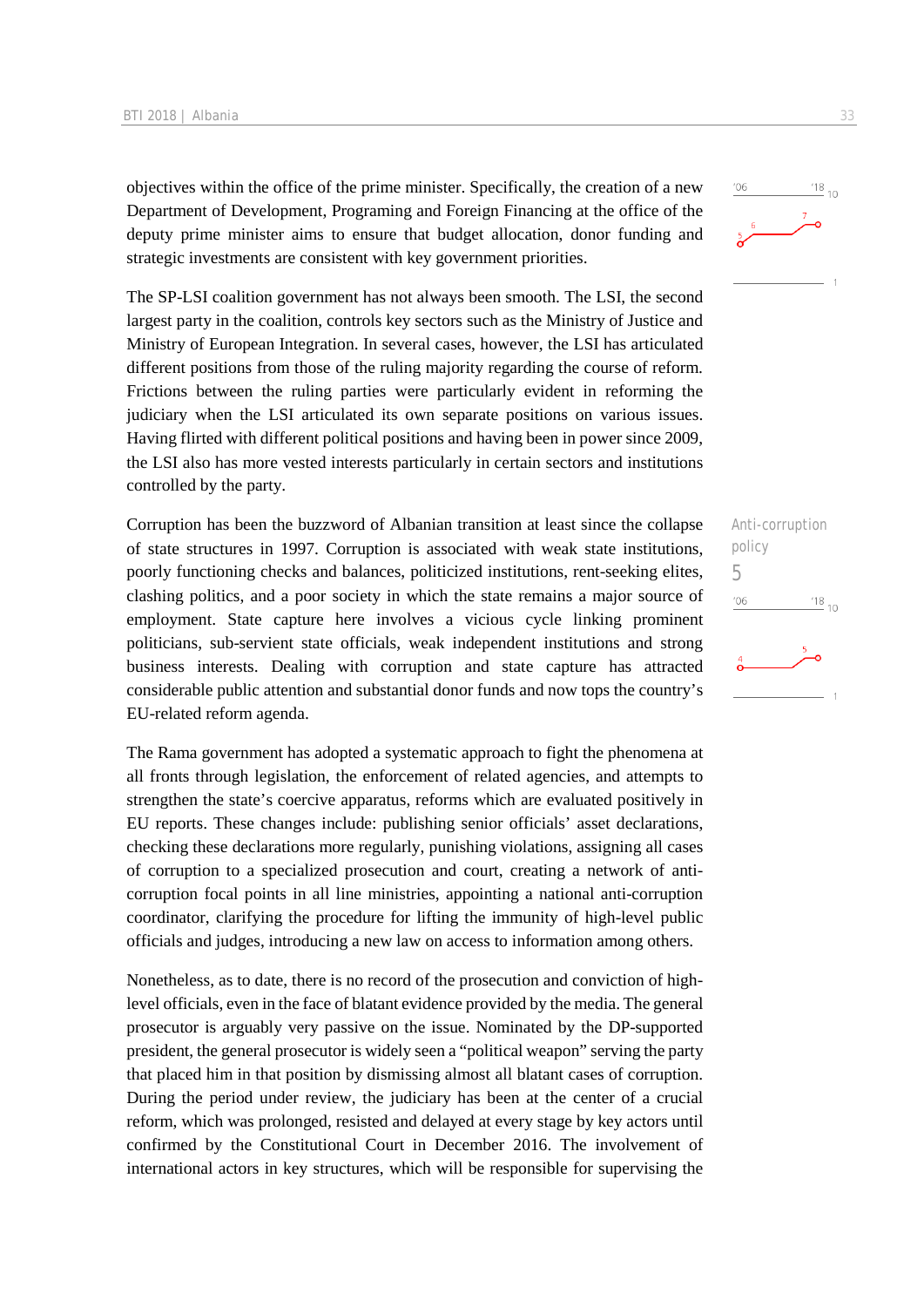vetting system, provide strong guarantees that corrupt politicians and criminal gangs will no longer be held above law. Though this all remains to be seen.

#### **16 | Consensus-Building**

All major political actors agree that the consolidation of democracy is a strategic, long-term goal of Albania's post-communist transformation. Yet major political, economic and social actors remain invested in the legacies of the country's authoritarian past, and an unruly system of rent and spoils that undermines the country's progress toward democracy. Much of the public sector's malfunctioning relates to poor conditions of rule of law, which has been subject to a major reform that promises to substantially improve the functioning of democracy.

Similarly, there is widespread consensus among key social economic and political actors on the goal of the market economy, although ensuring a functioning economy has been challenging. The ongoing reform of the judiciary promises to be a landmark achievement in promoting the development of functioning markets.

In Albania, reformers cannot completely control powerful anti-democratic actors, but they have increasingly gained the upper hand in limiting their influence. The country has seen young reformers with no links to the previous authoritarian regime gaining political power, which marks a significant shift away from the old structures that have long-dominated the political system. The current prime minister, Edi Rama, a young nonconformist politician has mobilized a range of young leaders in support of government-led reforms. Similarly, after the 2013 elections, the DP leadership went to Lulzim Basha, a former UNMIK employee who joined the party in 2005. Basha has introduced new voices and reshuffled party organs. Yet, the unruly transition has created deep-rooted vested interests that merge important sections of the political and economic scene, which have everything to lose from substantial reforms. To the extent they can still cultivate vested interests that have captured the state, younger leaders with no relations to the past are not necessarily a boon to transition. The prolonged negotiations regarding judicial reform highlight the power of antidemocratic actors within the government.

The political leadership and political parties, divided into two rigid "ideological" camps – democrats and socialists – have often been the effective managers and indeed beneficiaries of political, regional and local divisions. Indeed, political parties have fueled this division as a strategy to distinguish and strengthen their basis of supporters, particularly in the context of winner-take-all style of governance. The DP leaders, coming mostly from the north, have usually emphasized their anticommunist credentials, which find broad appeal among northern regions, many of which were subject to particular repression by the former regime. The socialists, whose main leaders tend to come from the south, have usually found appeal in the southern regions, which was the former communist organization's primary power

Consensus on goals 8  $\frac{18}{10}$  10  $106$ 



Cleavage / conflict management 6 $^{18}_{-10}$  $-06$ 

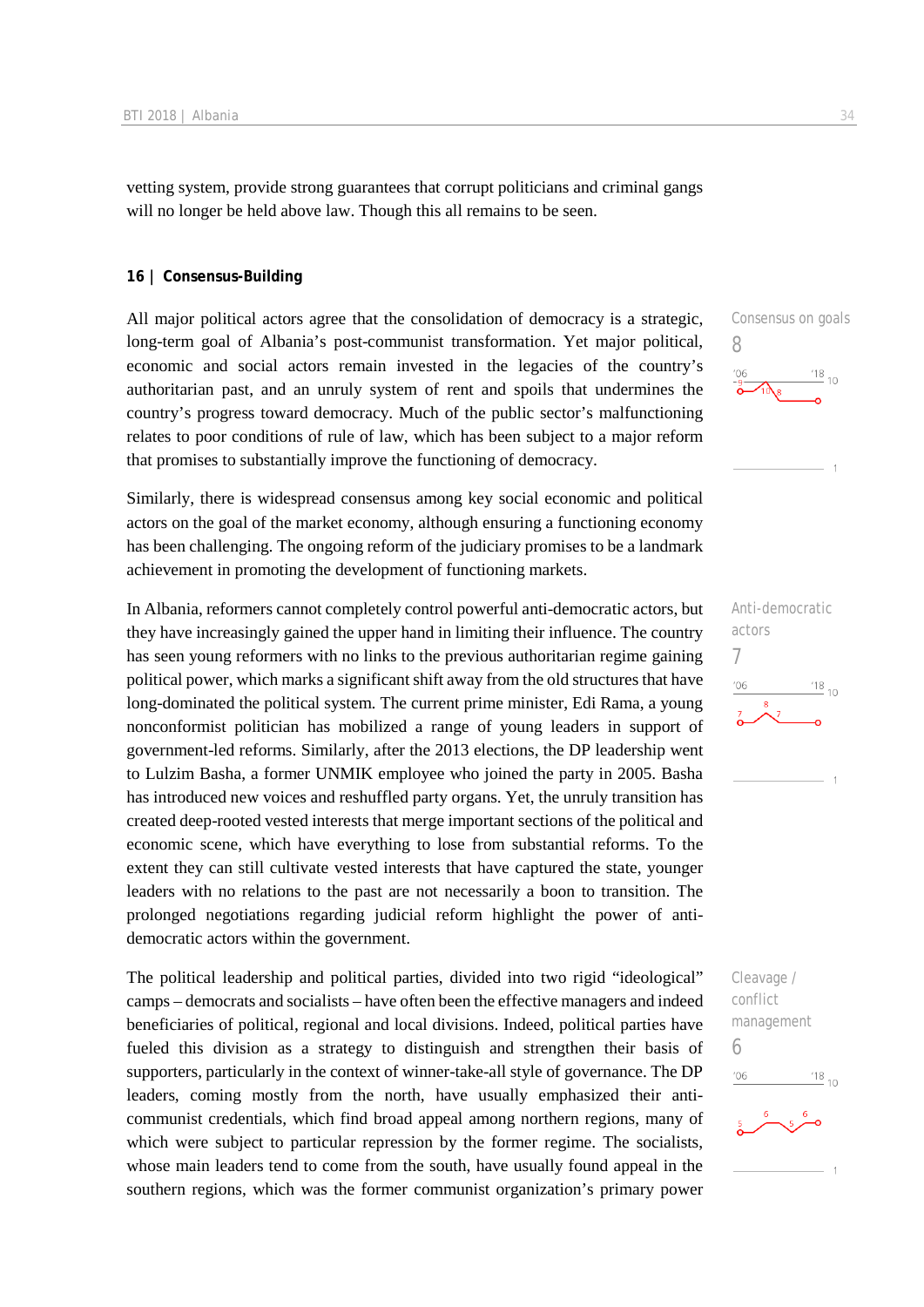base. These divisions are also reflected in employment in central and local administration levels, with most positions filled by fierce anti-communist northerners when the DP is in power and with southerner supporters when the SP controls the majority.

These political and ideological divisions, however, have increasingly become a straitjacket and enjoy less appeal as Albanians gain experience with democracy. The 2013 elections were a breakthrough in this regard to the extent that the SP-LSI coalition articulated a unifying message of good governance, which was directed at all Albanians despite political loyalties. The electorate has also increasingly refused to submit to long-standing ideological or regional divisions typically furnished by the parties. The regional divisions are still a topic that pops in the DP's political discussions in terms of accusing the government of discriminating against northern parts of the country, typically connect to DP and anti-communism. Such issues, however, are an effort to maintain political support by stressing "cleavages" that are losing appeal among voters.

Civil society is in principle free to participate in all steps of policy-making and policy implementation. The legal and institutional framework has increasingly moved toward incorporating civil society into political decision-making processes. Yet, weak institutional capacities, the shifting of personnel between politics and NGO positions, and withdrawal of donor funding have undermined active civil society engagement in policy-making. Another key issue is the underlying connections between political actors and major NGOs, which often lead to conflicts of interest in the distribution of foreign funds and development of political agendas.

The government has also taken a proactive role in building an environment conducive to the development of civil society by establishing the National Council for Civil Society in November 2015. Civil society representatives are also given seats in the national council for EU integration, a forum designed to incorporate civil society in the process of EU integration.

In 2015, the Albanian parliament adopted a new initiative that made former communist files publicly available. The initiative was based on the German model and received substantial assistance from German authorities. Evidence of crimes committed by the communist regime had been suppressed following the collapse of regime and all previous initiatives had been selectively applied. However, the new framework has raised hopes that Albanians will be able to learn who collaborated with the dictatorship and how the system functioned. The initiative also promised to reduce frequent accusations used by Albanian political actors to denigrate other political figures based on unsubstantiated connections to the past. Because no one except for a few political leaders previously had access to the files, the information kept in these files had become a major source of speculation and rumor, which could not be independently and impartially verified. The institution responsible for handling and publicizing the files was finally established by the end of 2016, but it is



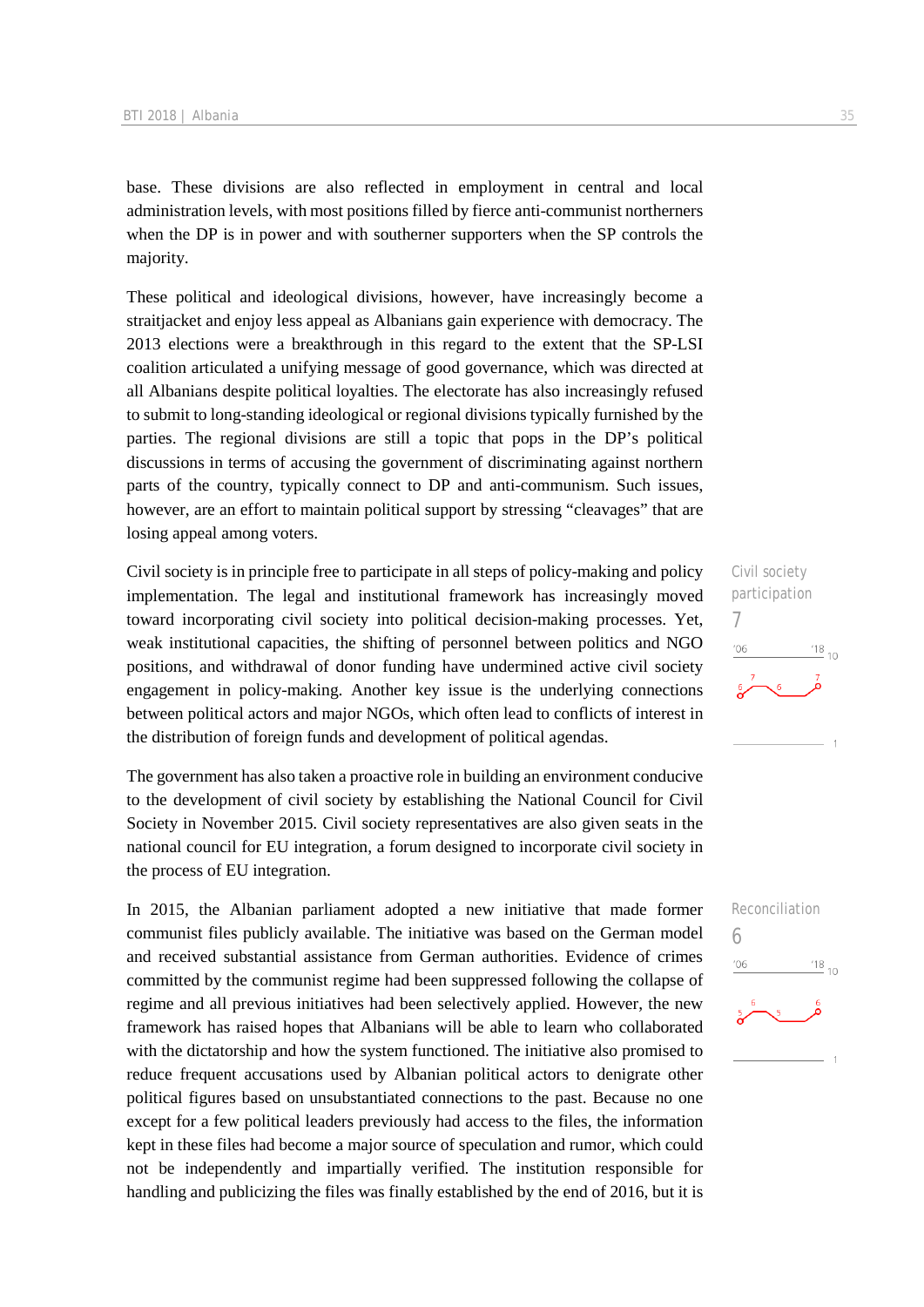still too early to assess its effectiveness. Public confidence in the willingness of Albanian politicians to disclose their former links to the communist regime is low. It is also plausible that Albanian politicians have destroyed any compromising files, leaving little incriminating or embarrassing evidence. Whether the newly created structures are sufficiently independent or professional to improve transparency regarding these long-standing issues remains to be seen.

#### **17 | International Cooperation**

Since the beginning of transition, Albanians have adopted an outward-oriented policy vision motivated by the need for economic and technical assistance as well as the promotion of EU integration. Hence, the country has managed to attract substantial foreign assistance, with the European Union being the biggest donor both alone and as an aggregate of bilateral donors. International intervention has gained intensity following the collapse of the state in 1997. Since 1997, the international community has been forced to intervene and maintain order, mediate potentially explosive political conflicts, monitor elections, and often even set reform priorities. Since the extension of promise of EU membership to all Balkan countries in 2000, EU integration has emerged as the key goal against which all policy challenges and reform achievements are measured.

Over the last two years, the governing majority has pursued a similar foreign-oriented and EU focused development strategy. The government has also used foreign support effectively (e.g., funding, and technical, legal and institutional assistance), especially to advance crucial reform agendas, such as reform of the judiciary. Given the high level of corruption within the judiciary and the judiciary's connections with specific parties, reform of the judiciary would not have been possible without the radical intervention of international structures, including the role of international organizations in screening the judiciary for political links and evidence of corruption. The ruling majority has readily accepted the active role of international organizations in designing reforms and ensuring an impartial system. Sometimes, short-term needs and political interests dominate the relationship between key political actors in Albania and international actors, and the type of international assistance received. During the discussions over reforming the judiciary, for example, senior EU and U.S. diplomats in the country became the targets of accusations from key members of the Albanian opposition and opposition-oriented media. Such accusations show the delicate relationship between foreign support and political backing, especially where sensitive interests are at stake (e.g., involving corruption, control of the judiciary and abuse of power for personal benefits).

Effective use of support 7 $^{\prime}06$  $\frac{18}{10}$  10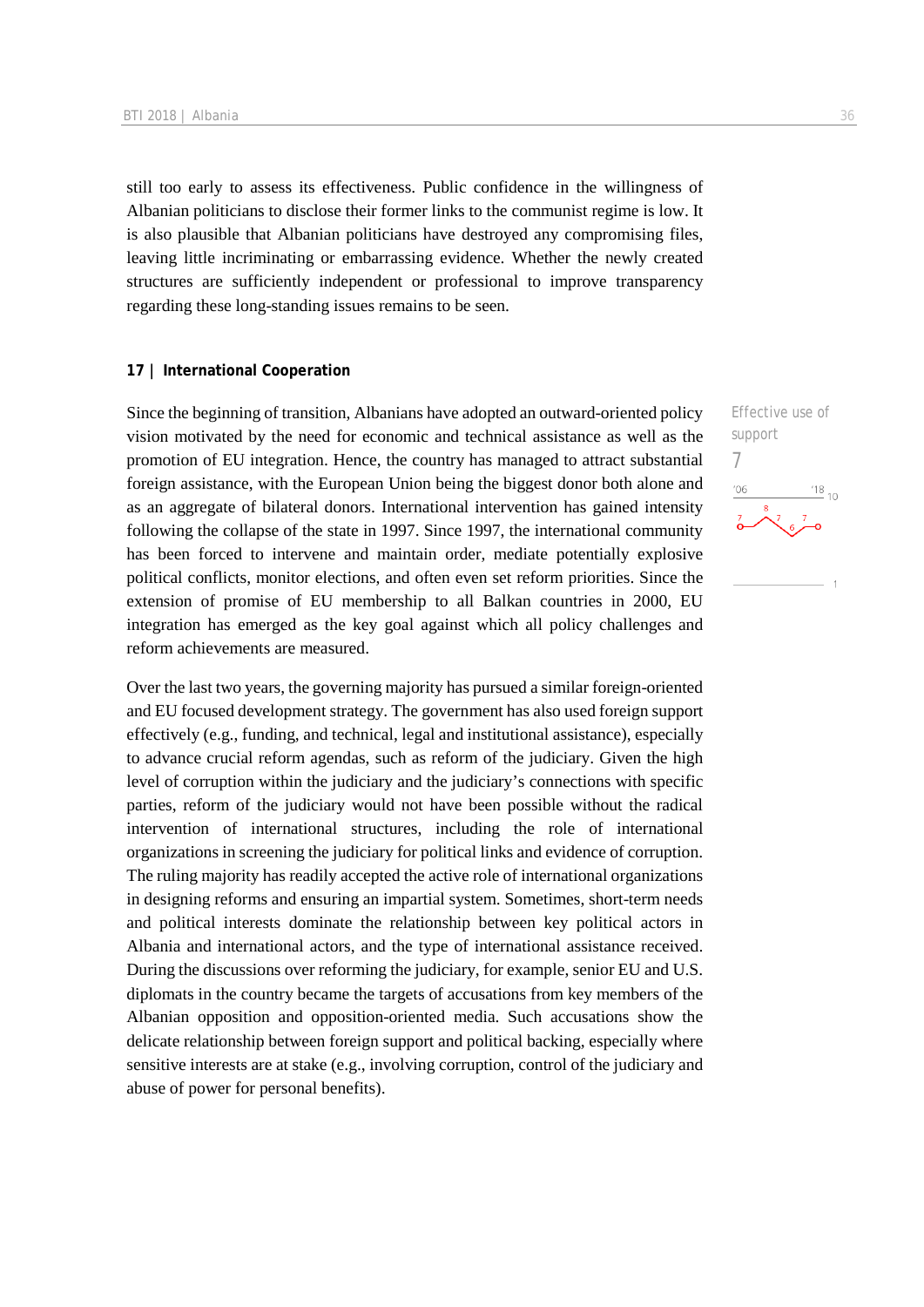Albanian political actors commonly rely on international assessments, ratings, declarations, and even personal meetings or photo opportunities with well-known international leaders to gain legitimacy. Sometimes this involves making hefty payments to lobbying companies to arrange these meetings or photo opportunities, especially in Washington D.C. Beyond such lobbying efforts, during the period under review, the Albanian government has gained more respect as a reliable partner and has gone beyond empty rhetoric to deliver on its EU policy commitments.

A certain rapprochement with Germany, which has emerged as a promoter of EU enlargement in the Balkans, was facilitated by the so-called Berlin Process. Additionally, Prime Minister Rama seems to enjoy good relations with key German leaders. For example, Chancellor Merkel visited Albania in 2015 and welcomed the Albanian prime minister to Berlin in 2016. During their joint press conference in Berlin, Merkel congratulated Prime Minister Rama for the country's "steady progress" and hinted at her optimistic expectations for further reforms. In general, Albania has presented itself as a reliable partner in priority areas for neighboring European countries, such as illegal trafficking, organized crime and terrorist threats.

The country has ratified most international human rights conventions, but has had problems in fully enforcing internationally recognized human rights, for example, regarding children's rights, prison conditions, domestic and gender-based violence. The net inflow of foreign direct investment is among the highest in southeast Europe (9% of GDP in 2015 to 2016), reflecting foreign investors' sustained trust in the country's economic potential.

Albania participates in several regional cooperation initiatives and is a member of the Central European Free Trade Agreement. The country has maintained a constructive attitude toward regional integration in terms of nourishing good neighborly relations and cooperating in proliferating regional initiatives, including bilateral agreements on areas like legal assistance in civil and criminal matters, fighting crime, trafficking, migration, border management as well as economic and investment development. In 2016, the Western Balkan Fund and Regional Youth Cooperation Office were established, and headquartered in Tirana, a testimony of the country's proactive role in the region. The country maintains good relations with all neighboring countries including Greece and Italy. It has also taken a constructive approach in the conflict over Kosovo by supporting Kosovo's independence, while also developing good relations with Serbia. Since the first visit of Prime Minister Edi Rama to Serbia in November 2014 (the first visit of Albania's head of state to Belgrade in 68 years), visits of the Albanian and Serbian Prime Ministers to each other's countries have since become a normality and do not draw particular attention. Perhaps more noticeably, both Albanian and Serbian Prime Ministers jointly opened a business forum in Nish and called for joint investments in October 2016.



Regional cooperation 9